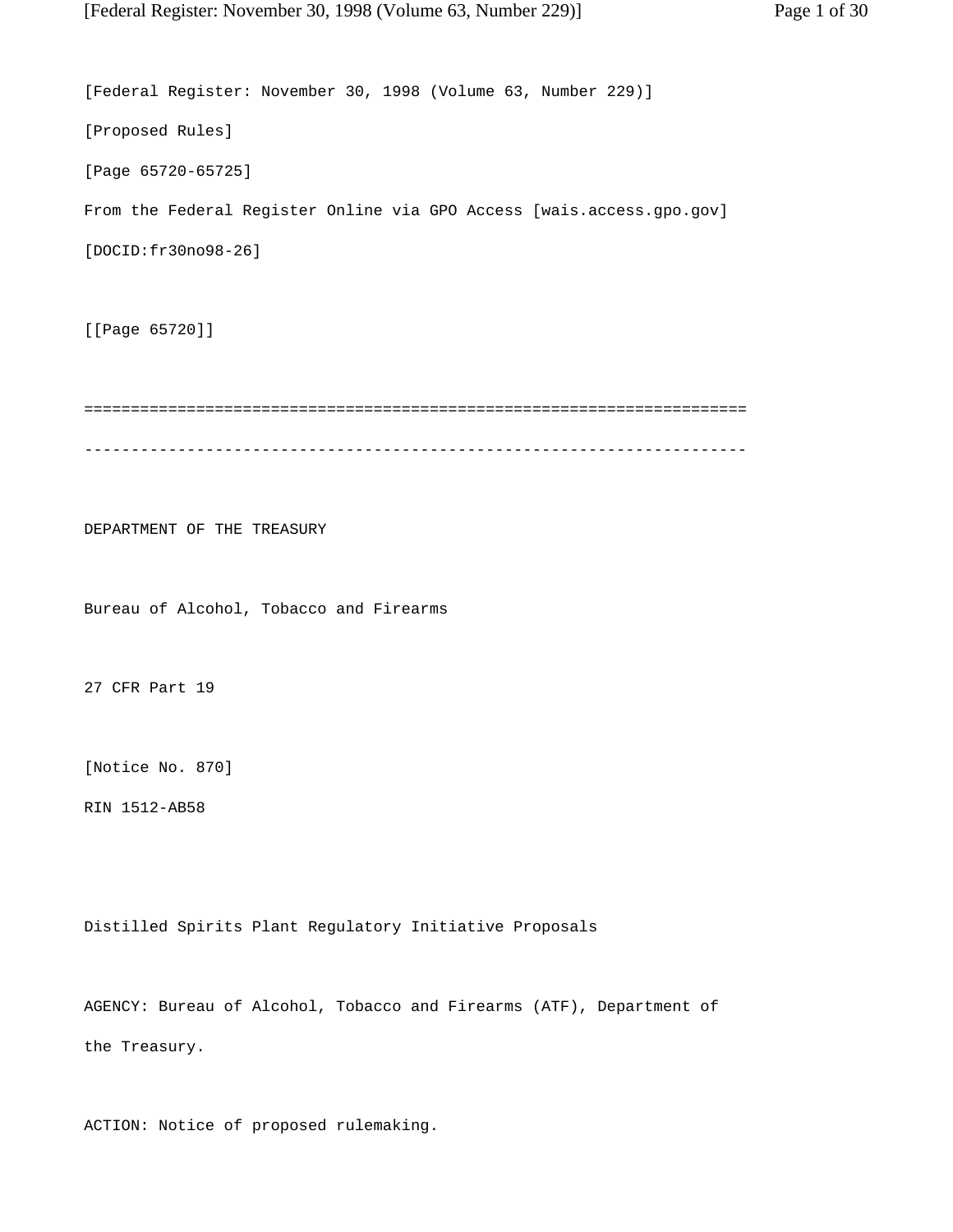-----------------------------------------------------------------------

SUMMARY: ATF is proposing changes to the distilled spirits plant regulations to implement the Administration's Reinventing Government effort to reduce the regulatory burden and streamline requirements on the regulated public.

Proposals for change include removing an obsolete provision relating to special (occupational) tax; liberalizing the requirement for approval of changes in plant security personnel or procedures; reducing the paperwork when plant premises are alternated with other premises according to a previously approved plan; providing for alternation of distilled spirits plant and brewery premises; allowing denaturation and manufacture of articles to be done in a single, unified process; specifying marks for packages of spirits withdrawn taxpaid for industrial use; clarifying regulations that refer to a transfer record required when spirits are transferred in bulk from customs custody to the bonded premises of a distilled spirits plant; and incorporating a provision of Industry Circular 80-6 regarding the importation of alcohol fuel.

ATF believes these proposed changes will benefit distilled spirits plant proprietors and other industry members by enabling them to operate more easily and with less regulatory oversight from the Government.

Besides proposing and soliciting comments on these specific changes, ATF is requesting suggestions for additional changes that may, in the future, be proposed for the general system of recordkeeping at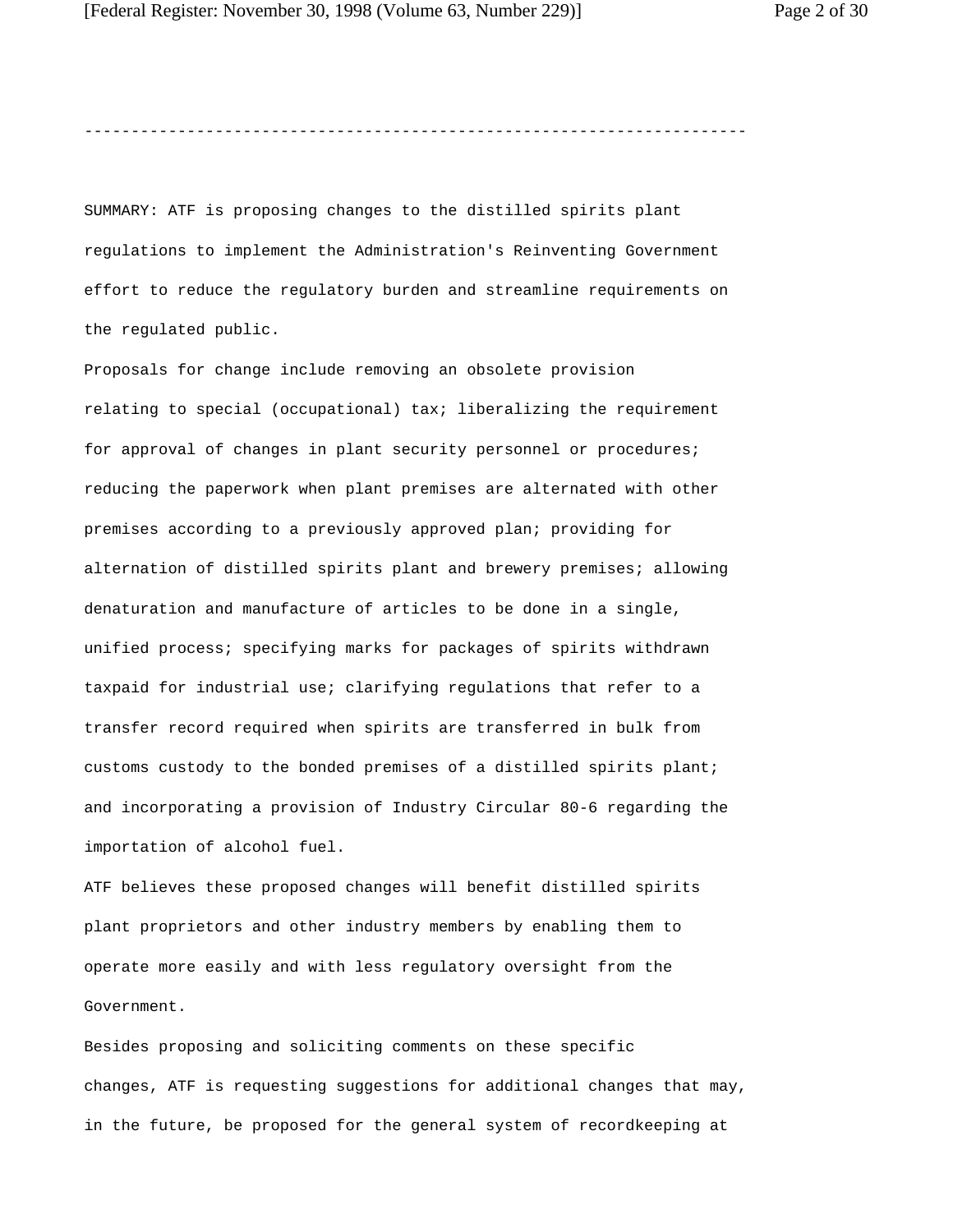distilled spirits plants.

DATES: Written comments on specific proposals for which regulatory language is set forth in this notice must be received by January 29, 1999. Comments suggesting future possible changes pertaining to the general system of recordkeeping at distilled spirits plants must be received by March 30, 1999.

ADDRESSES: Send written comments to: Chief, Regulations Division, Bureau of Alcohol, Tobacco and Firearms, P.O. Box 50221, Washington, DC 20091-0221; Notice No. 870.

Copies of written comments in response to this notice of proposed rulemaking will be available for public inspection during normal business hours in the ATF Reference Library, Room 6480, 650 Massachusetts Avenue NW., Washington, DC 20226.

FOR FURTHER INFORMATION CONTACT: Steven C. Simon, Regulations Division, 650 Massachusetts Avenue NW., Washington, DC 20226; telephone (202) 927-8210.

SUPPLEMENTARY INFORMATION:

Delegations of Authority

Since the authorities formerly assigned to the ``regional director (compliance)'' have been reassigned to other officials, references to ``regional director (compliance)'' in regulations proposed to be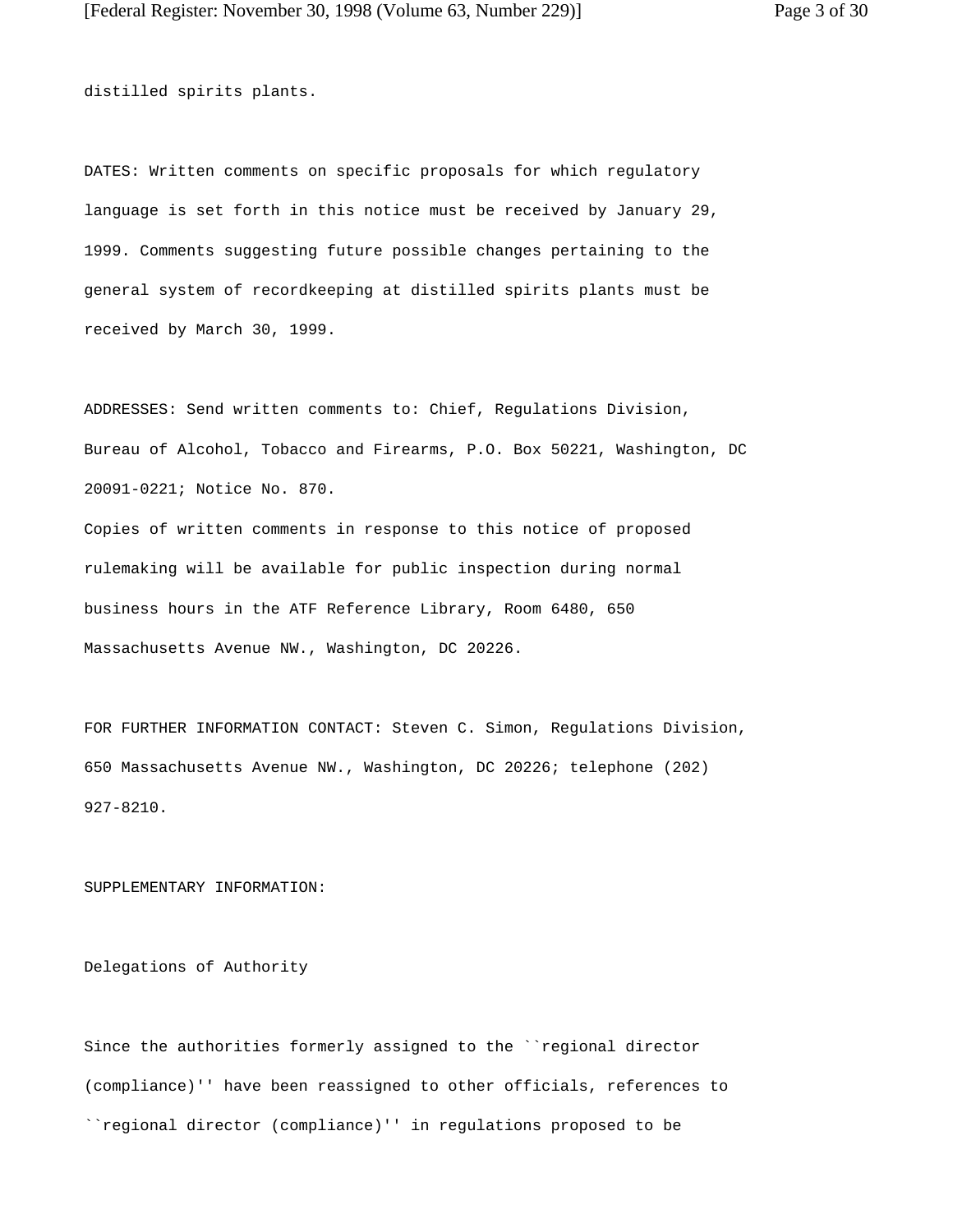amended or promulgated by this document are proposed to be changed to ``appropriate ATF official.''

Special Tax Provisions

ATF proposes to delete obsolete provisions in Sec. 19.49(a)(2) which refer to the special (occupational) tax rate applicable to distilled spirits plants in business as of January 1, 1988. There are no substantive changes proposed relating to special tax.

Change in Security Personnel or Procedures

Currently, Sec. 19.153(b) requires an application for amended plant registration (ATF Form 5110.41) to be filed each time there is a change in plant security personnel or procedures. ATF has determined that this requirement may be liberalized without jeopardy to the revenue. Therefore, this notice proposes to amend Sec. 19.153(b) to require a letterhead application for changes in security procedures (Sec.  $19.153(a)$   $(1)-(4)$ ), and a letterhead notice for changes in security personnel (Sec. 19.153(a)(5)). The plant registration would be updated on an annual basis to incorporate changes made during the preceding year.

Alternation of Premises

Current regulations in Secs. 19.203-206 require the filing of a notice on ATF Form 5110.34 every time distilled spirits plant premises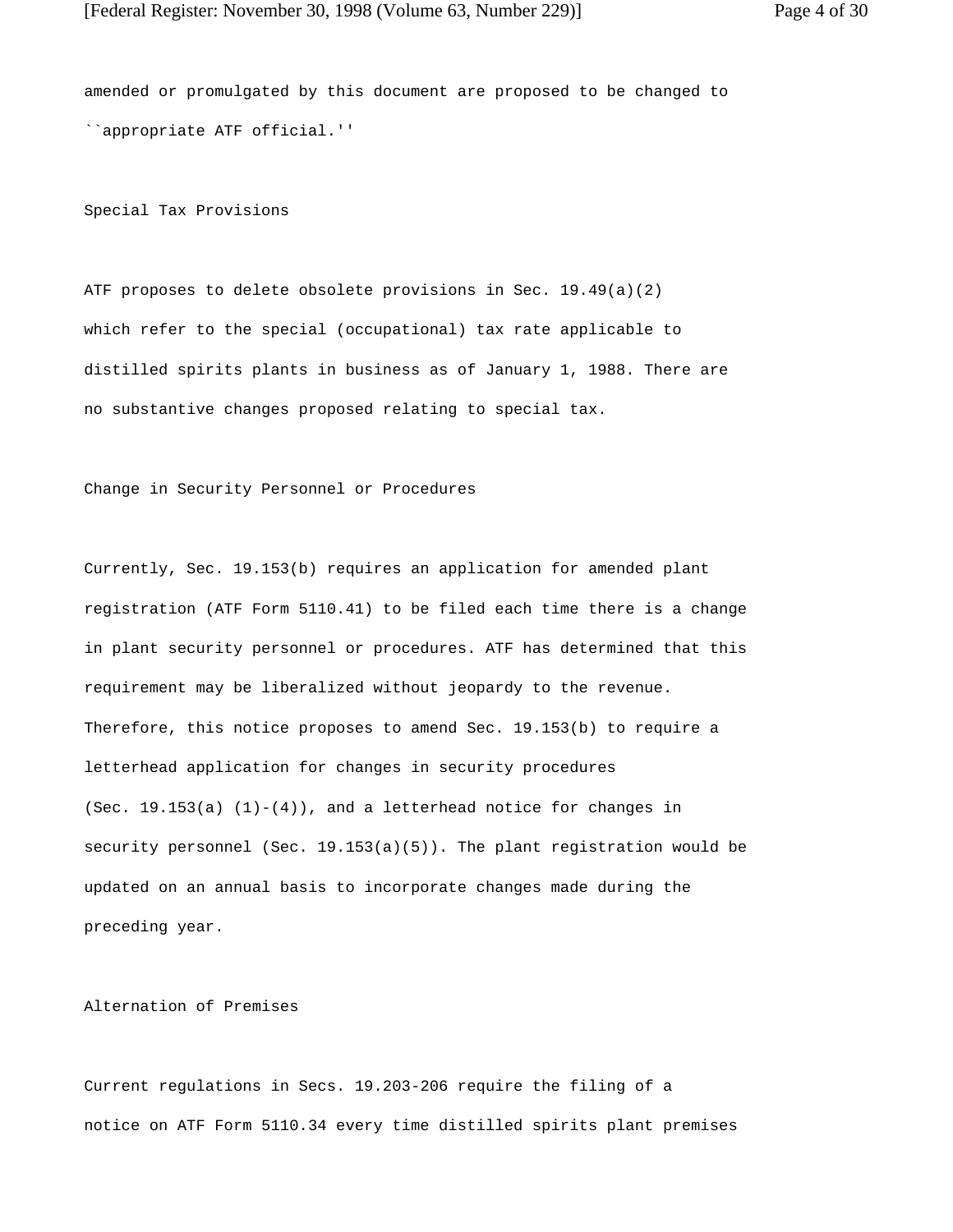are alternated with general premises or with other ATF-regulated premises. However, ATF has determined that this requirement is unnecessary and burdensome when, as frequently occurs, these premises are regularly alternated according to a set plan of operations. Therefore, this notice proposes to amend Secs. 19.203-206 to provide that after the proprietor has received approval of the plan (defining the boundary of the premises to be alternated), the alternation may take place pursuant to records to be kept in a logbook. The content of those records is prescribed in new Sec. 19.781. Further, it is proposed to provide for alternation of distilled spirits plant and brewery premises, which is not currently provided for. With respect to alternation of proprietors under Sec. 19.201 and alternation with customs premises under Sec. 19.202, this notice proposes to substitute a letterhead notice for the filing of Form 5110.34; thus, that form (OMB control number 1512-0202) will become obsolete. The notice of suspension of production operations for 90 days or more in section A of Form 5110.34 will be covered by an amendment of Sec. 19.311.

# Denaturation and Article Manufacture

Regulations in Sec. 19.454 require gauges both before and after denaturation. If followed, this requirement prevents a distilled spirits plant from conducting denaturation and article manufacture in a single, unified process. A unified process may be desirable, for example, when manufacture of an article involves addition of more of the same chemicals as are used as denaturants in making the denatured spirits formula from which the article is manufactured. Clearly, in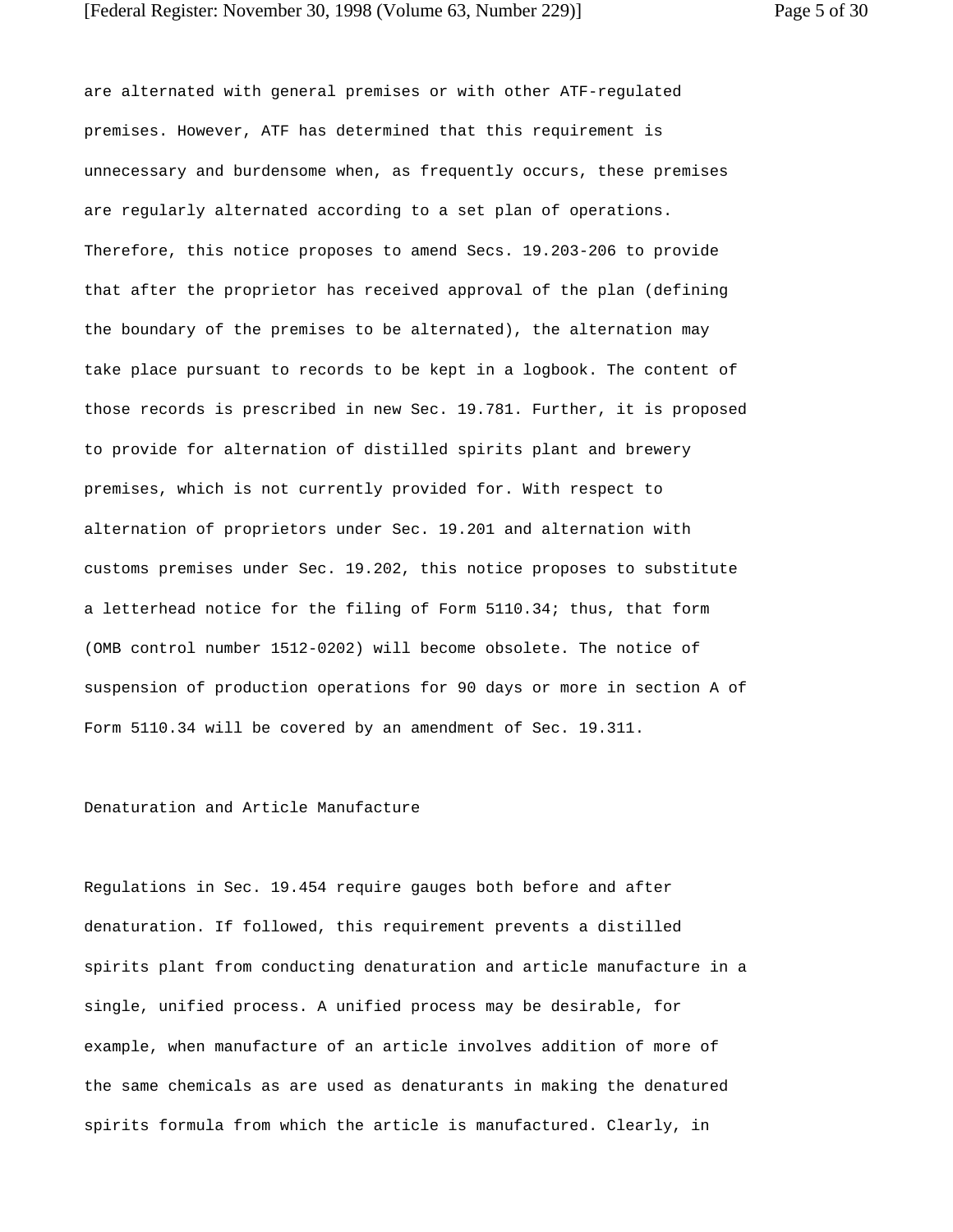this case, and in other similar situations, it would be helpful to be able to add the entire quantity of chemicals for denaturation and article manufacture in a single step, rather than pausing to take a gauge after the chemicals necessary to denature the spirits had been added. The purpose of requiring gauges before and after denaturation is to obtain accurate measurements of spirits used for denaturation, and of denatured spirits produced. However, when denatured spirits and articles are manufactured in a unified process, the quantity of denatured spirits produced can be accurately determined by a computation. Therefore, this notice proposes to amend Sec. 19.454 to allow proprietors using such a process to use a prescribed method of computation to determine the quantity of denatured spirits produced.

Marks on Packages of Tax-Paid Industrial Spirits

Regulations in Sec. 19.596 require certain information to be marked on ``packages'' (i.e. barrels or drums) of distilled spirits. These regulations primarily envision barrels of beverage spirits (e.g. whisky) entering bonded storage. Thus, in Sec.  $19.596(a)$ , only ``rated capacity'' need

[[Page 65721]]

be shown on packages filled in production or storage, since the actual contents of wooden barrels changes during the aging process. For packages filled in processing (Sec. 19.596(b)), not even the rated capacity is required; the proof must be shown, but not the quantity. In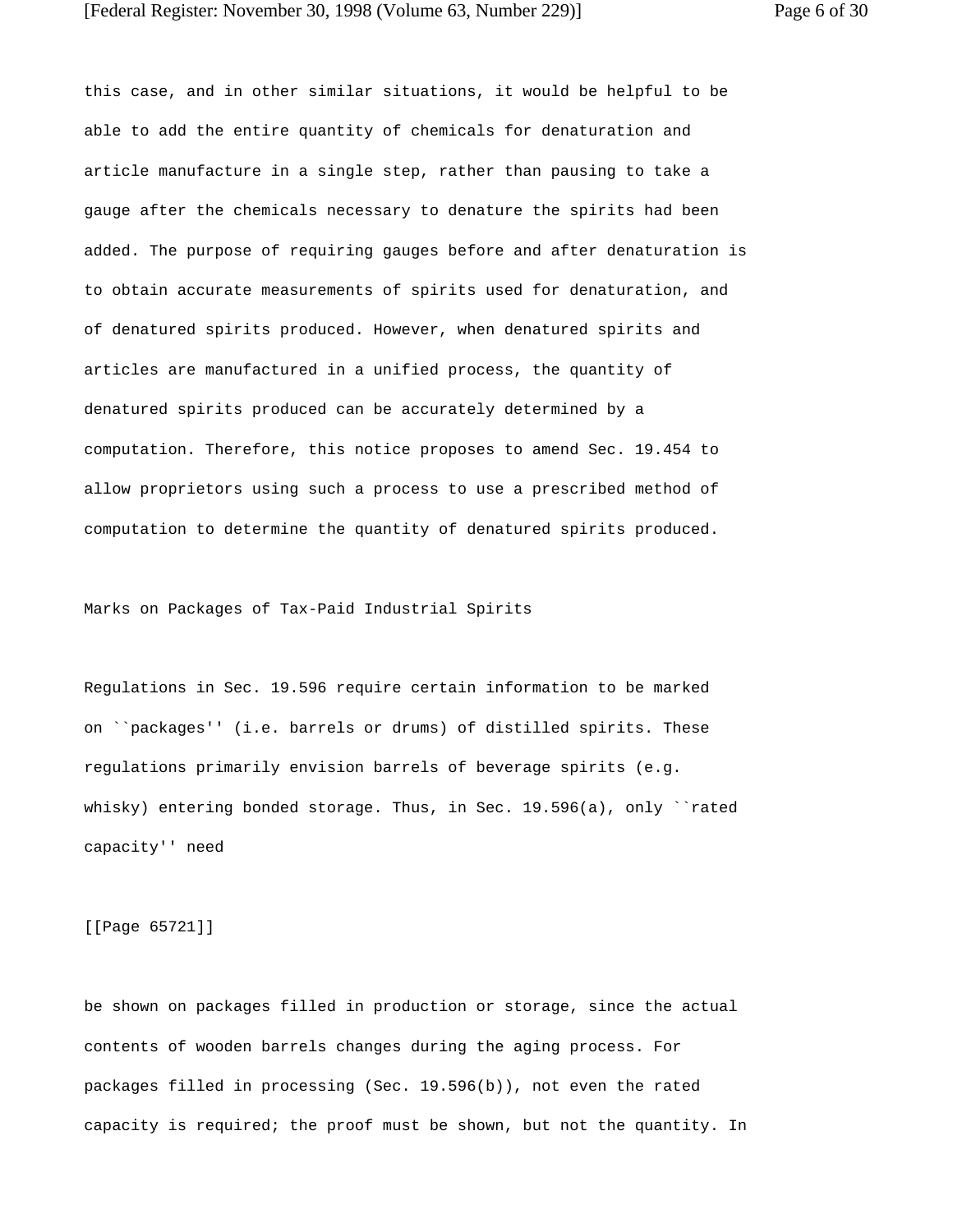general, there is no requirement for quantity of contents to be shown on packages. This may be appropriate for beverage spirits, which will be put in bottles before withdrawal from bond, but it can be problematic for industrial spirits. Particularly, if spirits in drums are withdrawn on tax determination for shipment to a manufacturer of nonbeverage products, that manufacturer does not have a ready means of determining their contents for taking a physical inventory. Moreover, the absence of a requirement for quantity of contents to be shown on packages is abnormal, when compared with regulations governing similar situations. Thus, quantity of contents must be shown on cases of spirits filled in processing (Sec. 19.607), on cases of industrial alcohol (Sec. 19.608), on containers of imported spirits (Sec. 19.484), on containers of spirits from an alcohol fuel plant (Sec. 19.1008), on bulk conveyances (Sec. 19.606), and even on packages of denatured spirits (Sec. 19.601). ATF feels that the advantage to nonbeverage manufacturers in having contents information as a required package mark outweighs any added burden on distilled spirits plant proprietors in being required to provide such information. Therefore, this notice proposes an amendment to Sec. 19.605 to require proof, tare, and proof gallons to be marked on packages of spirits withdrawn on determination of tax.

Transfer Record for Shipments From Customs Custody

The transfer record for spirits being received into ATF bond from customs custody is mentioned in Sec. 19.770 in a way that implies that this transfer record would be prepared under that section. However, 27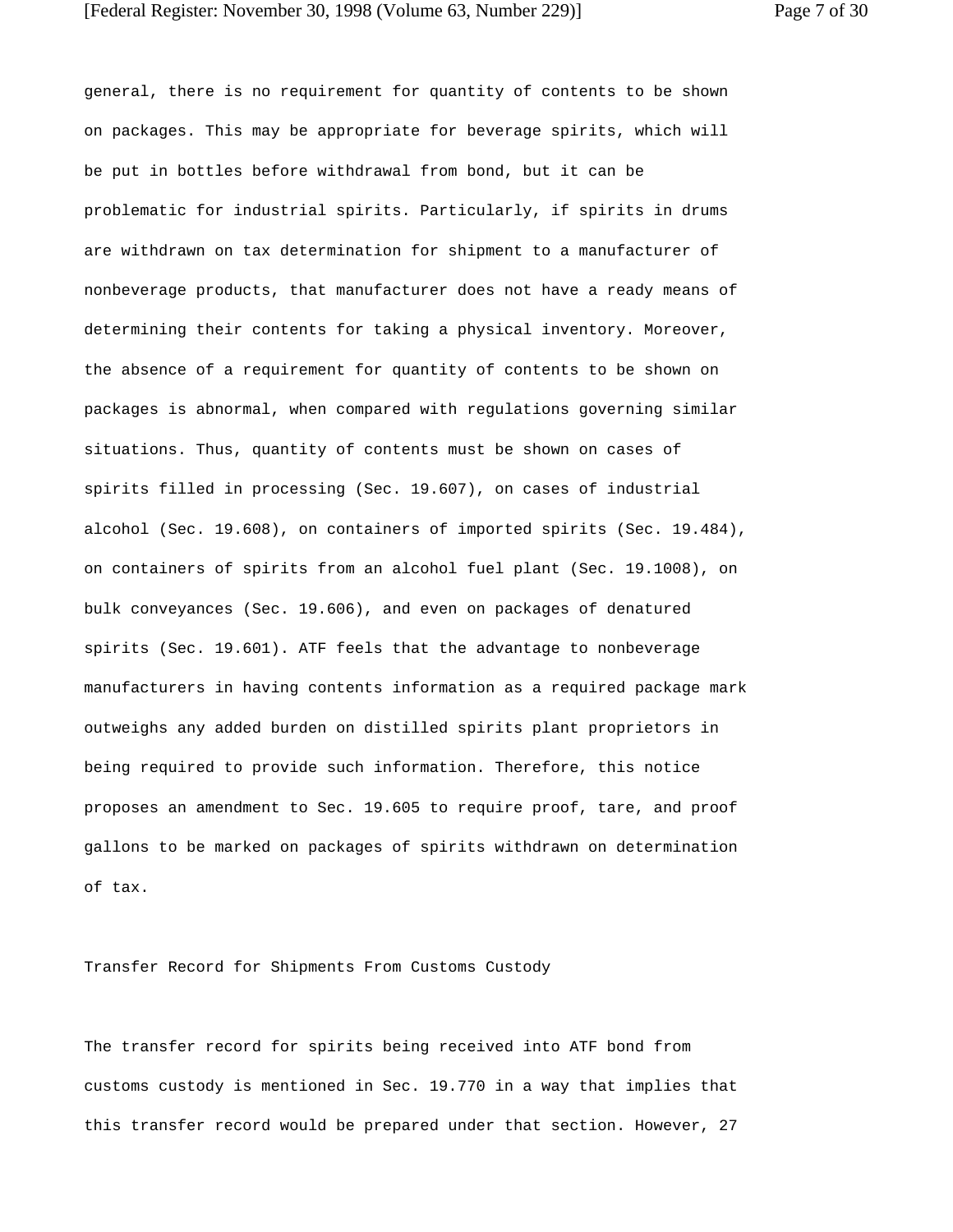CFR 251.138 prescribes the information for the transfer record covering such transfers, and that information is different in several ways from the information required for domestic transfers by Sec. 19.770. Therefore, it is proposed to amend Sec. 19.770 to clarify that the record required for transfer of spirits from customs custody must be prepared in accordance with Sec. 251.138. ATF also proposes to add a sentence to Sec. 19.481, cross referencing the requirements of part 251 pertaining to transfers from customs custody.

#### Importation of Alcohol Fuel

Industry Circular 80-6, titled ``Distilled Spirits for Fuel Use,'' explained that an alcohol fuel plant may receive shipments of imported alcohol from customs custody, provided the alcohol was not produced from petroleum, natural gas, or coal. Subsequently, ATF has determined that, under the statute, this privilege only applies to medium and large alcohol fuel plants, since small plants are not covered by a bond. (Nontaxpaid bulk spirits transferred from customs custody are required by 26 U.S.C. 5232 to go to premises that are ``bonded.'') Further, 26 U.S.C. 5181(a)(1) provides that an alcohol fuel plant may be established solely for the purpose of (A) producing, processing, and storing, and (B) using or distributing distilled spirits for fuel use. Therefore, an alcohol fuel plant may not be established solely for the purpose of receiving and processing imported alcohol, since no distilled spirits would be ``produced.'' For the same reason, imported spirits received at an alcohol fuel plant must be subjected to some form of manufacture or processing (such as addition of materials to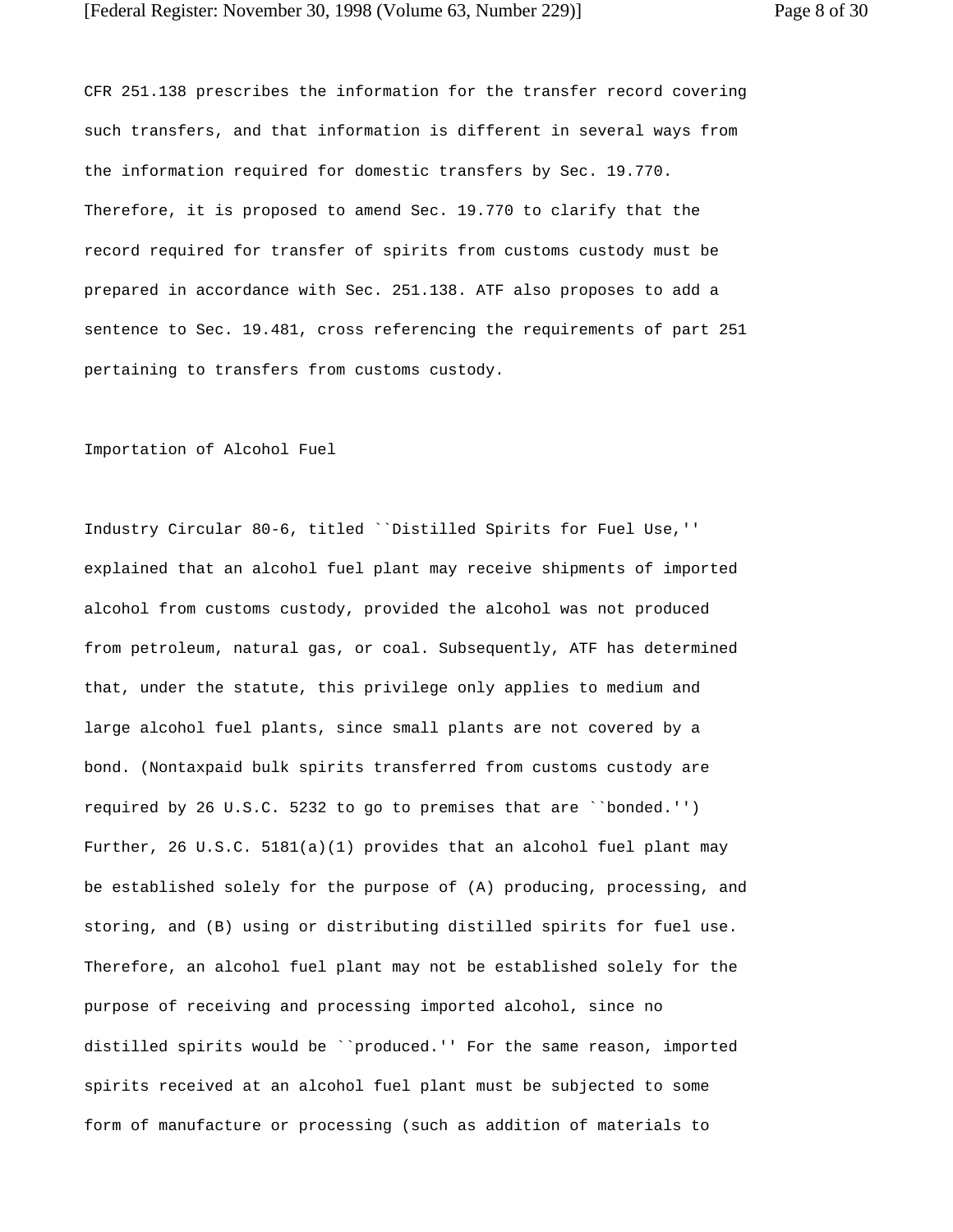render the spirits unfit for beverage use). However, 26 U.S.C. 5232 prevents such spirits from being redistilled or denatured if they were imported at less than 185 deg. proof. This notice proposes to incorporate expressly these determinations in the regulations by adding a new Sec. 19.1003.

General System of Recordkeeping

In general, the system of recordkeeping prescribed in part 19 is derived from the system that was in place prior to the institution of ``all-in-bond'' in 1980. In many instances, use of commercial records is prescribed in lieu of previously required Government forms, but the content of the commercial record must be the same as was formerly shown on the Government form. Thus, the present recordkeeping system is not as different from the former system as it might appear. Ultimately, the present system descends from the era when Federal officers were permanently stationed at distilled spirits plants and kept many of the records that are now required to be kept by the plant proprietors. ATF feels that this is a situation that calls for examination under the Administration's Reinventing Government initiative. Modern methods of recordkeeping, particularly the use of computers, should be taken into account. The entire system should be looked at globally to determine whether the Government's goal of ensuring that all distilled spirits are accounted for, from production to taxpayment, can be met by a modern system that is based as much as possible on the industry's own recordkeeping methods. Before proposing specific regulatory changes, comments and suggestions should be considered from all segments of the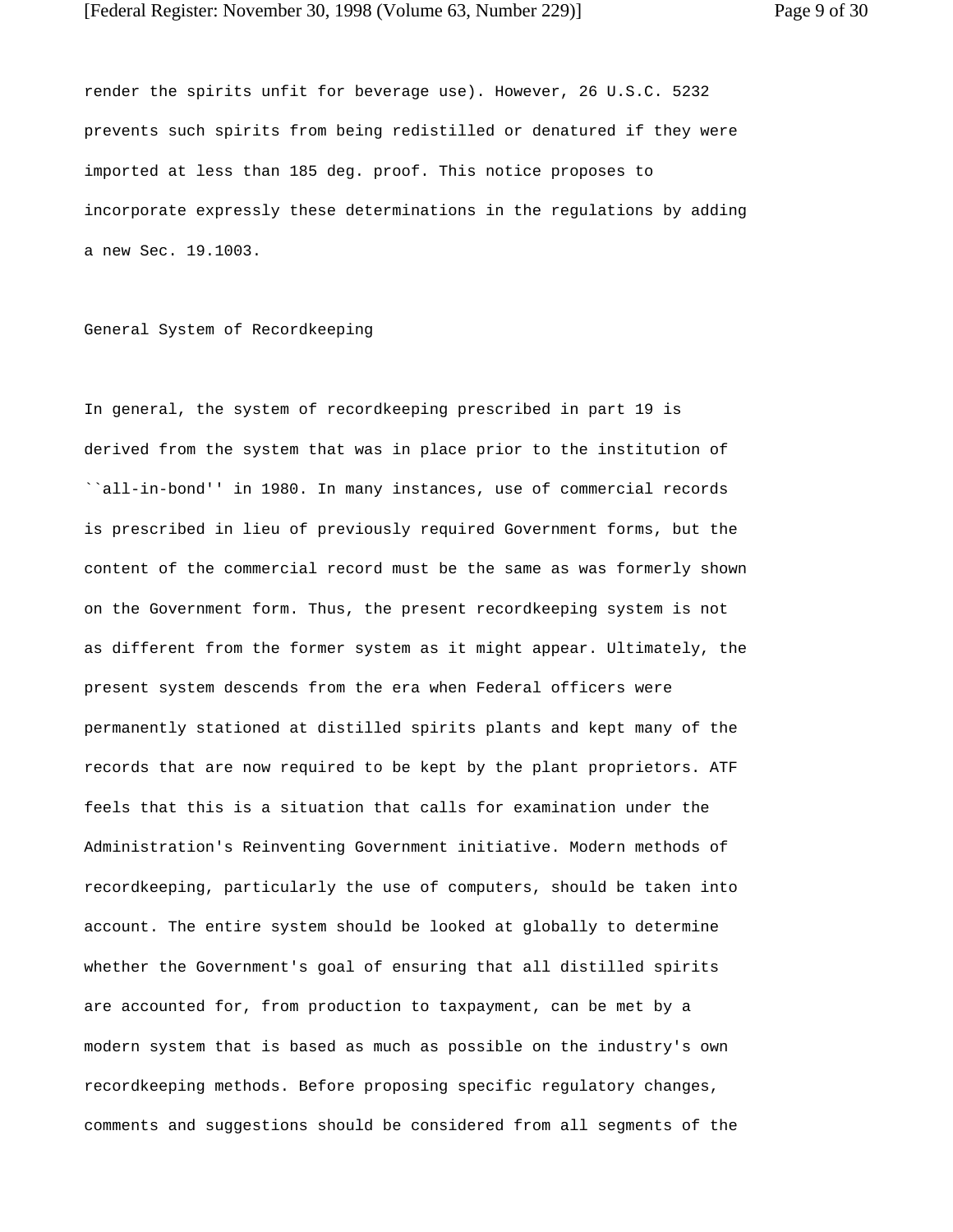distilled spirits industry and others concerned. Accordingly, this notice requests such comments and suggestions.

Public Participation--Written Comments

ATF requests comments from all interested persons. All comments received on or before the closing date will be carefully considered. Comments received after that date will be given the same consideration if it is practical to do so, but assurance of consideration cannot be given except as to comments received on or before the closing date. ATF will not recognize any material in comments as confidential. Comments may be disclosed to the public. Any material which a respondent considers to be confidential or inappropriate for disclosure to the public should not be included in the comment. The name of any person submitting a comment is not exempt from disclosure. Comments may be submitted by facsimile transmission to (202) 927- 8602, provided the comments: (1) are legible; (2) are  $8\frac{1}{2}\$  x 11'' in size; (3) contain a written signature; and (4) are three pages or less in length. Please mail (do not FAX) any comments that exceed three pages. Receipt of FAX transmittals will not be acknowledged. Facsimile transmitted comments will be treated as originals.

## Disclosure

Copies of this notice and written comments will be available for public inspection during normal business hours at the ATF Reading Room, located in the ATF Reference Library, Room 6480, 650 Massachusetts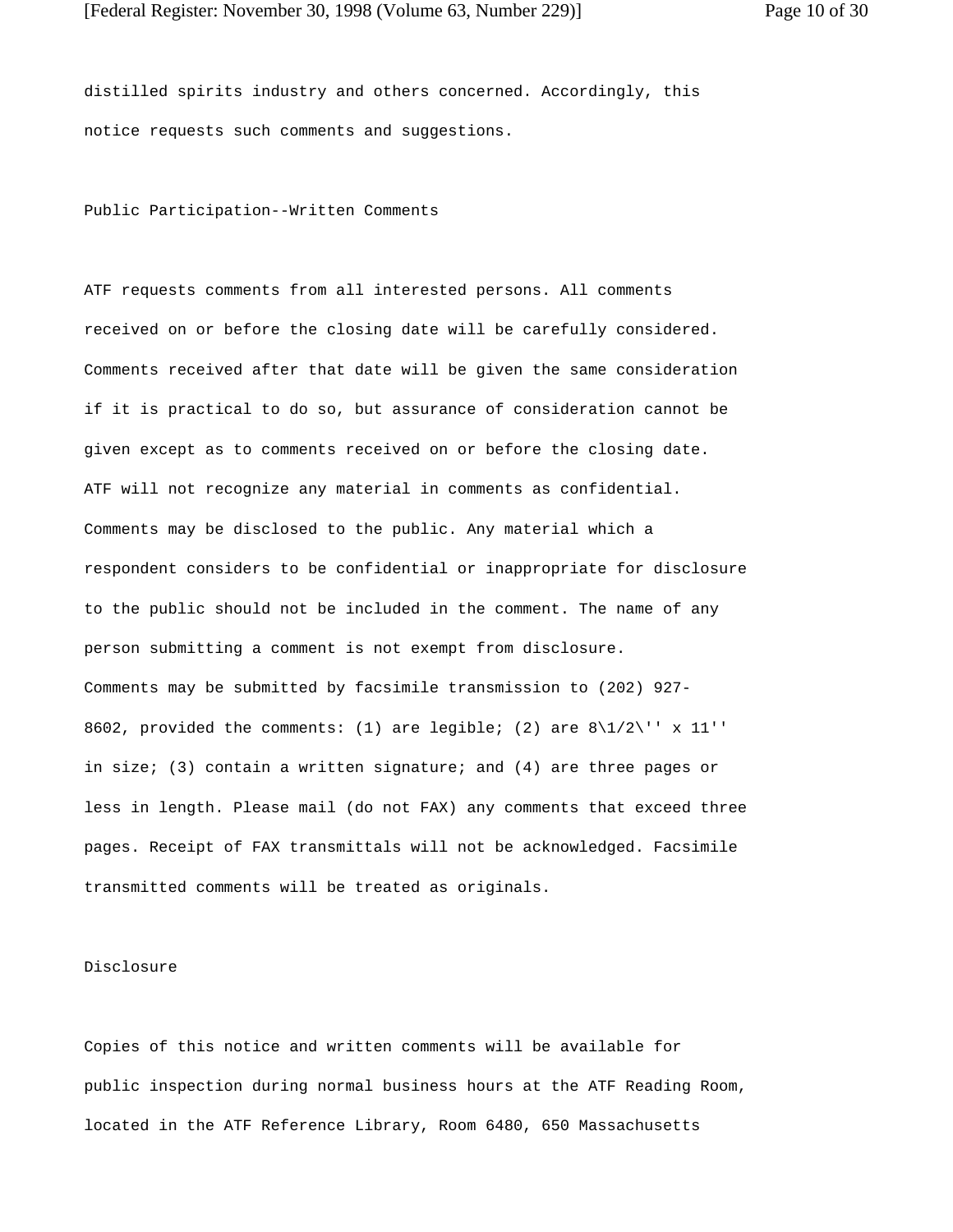Avenue NW., Washington, DC.

## Executive Order 12866

It has been determined that this proposed rule is not a significant regulatory action, because it will not: (1) Have an annual effect on the economy of \$100 million or more or adversely affect in a material way the economy, a sector of the economy, productivity, competition, jobs, the environment, public health or safety, or State, local or tribal governments or communities; (2) Create a serious inconsistency or otherwise interfere with an action taken or planned by another agency; (3) Materially alter the budgetary impact of entitlements, grants, user fees, or loan

[[Page 65722]]

programs or the rights and obligations of recipients thereof; or (4) Raise novel legal or policy issues arising out of legal mandates, the President's priorities, or the principles set forth in Executive Order 12866.

Paperwork Reduction Act

Under the Paperwork Reduction Act of 1995, no persons are required to respond to a collection of information unless it displays a valid OMB control number. The collections of information contained in regulations proposed to be amended by this notice have been previously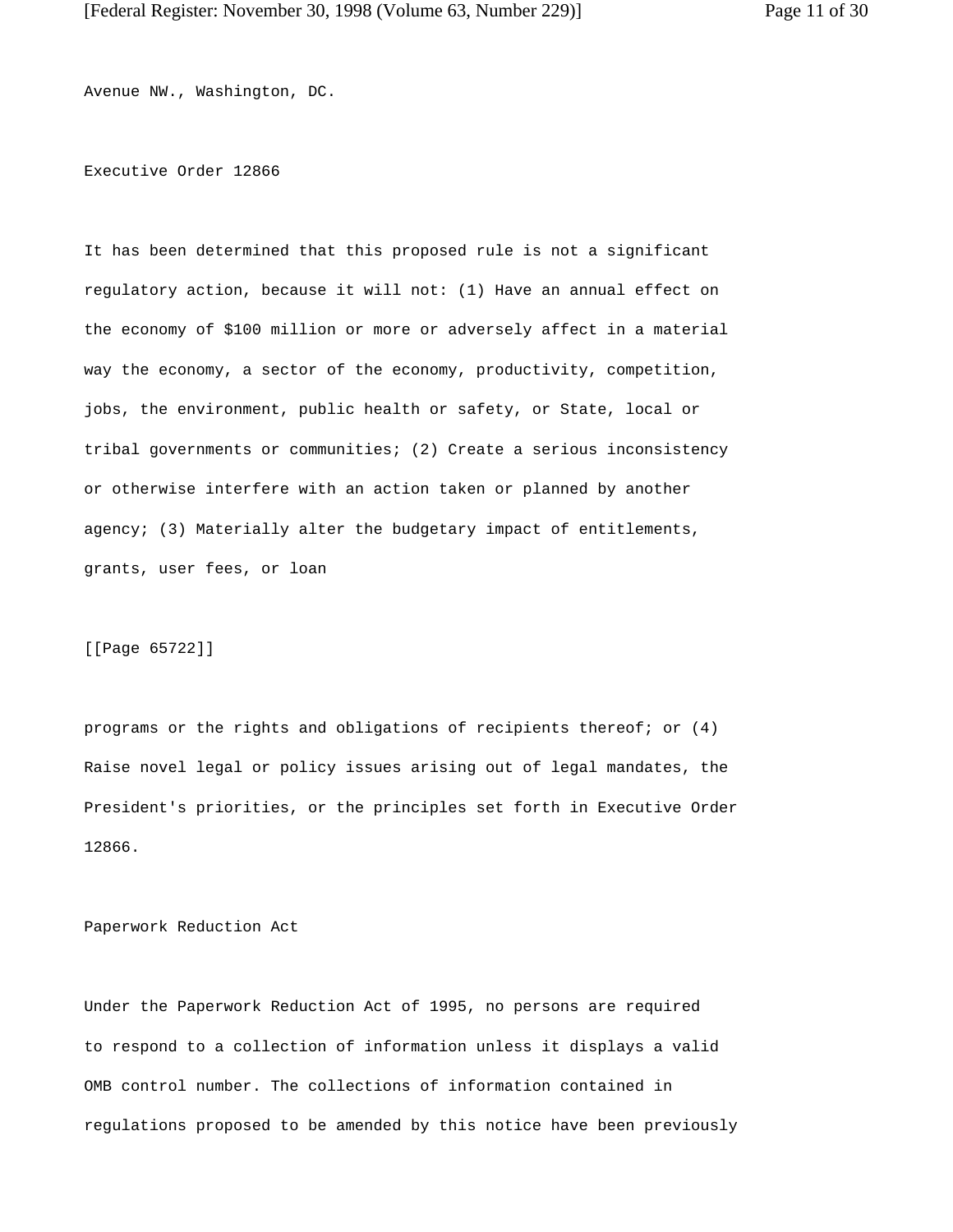reviewed and approved by the Office of Management and Budget in accordance with the Paperwork Reduction Act of 1995 (44 U.S.C. 3507) under control numbers 1512-0202, 1512-0206, 1512-0215, 1512-0250, and 1512-0461. The proposed amendments are expected to result in a net annual reduction of 450 burden hours, due to (1) the elimination of control number 1512-0202 (1,000 burden hours), (2) a net increase of 50 burden hours under control number 1512-0206, and (3) an increase of 500 burden hours under control number 1512-0250. Comments on these collections of information should be sent to the Office of Management and Budget, Attention: Desk Officer for the Bureau of Alcohol, Tobacco and Firearms, Office of Information and Regulatory Affairs, Washington, DC 20503, with copies to the Chief, Document Services Branch, Room 3110, Bureau of Alcohol, Tobacco and Firearms, 650 Massachusetts Avenue NW., Washington, DC 20226.

## Regulatory Flexibility Act

Pursuant to Sec. 7805(f) of the Internal Revenue Code, this regulation has been submitted to the Chief Counsel for Advocacy of the Small Business Administration for comment on its impact on small business.

It is hereby certified that this regulation will not have a significant economic impact on a substantial number of small entities. As discussed elsewhere in this preamble, this proposed rule will ease the regulatory burden on small proprietors and will not: (1) impose, or otherwise cause, a significant increase in recordkeeping or other compliance burdens on a substantial number of small entities or (2)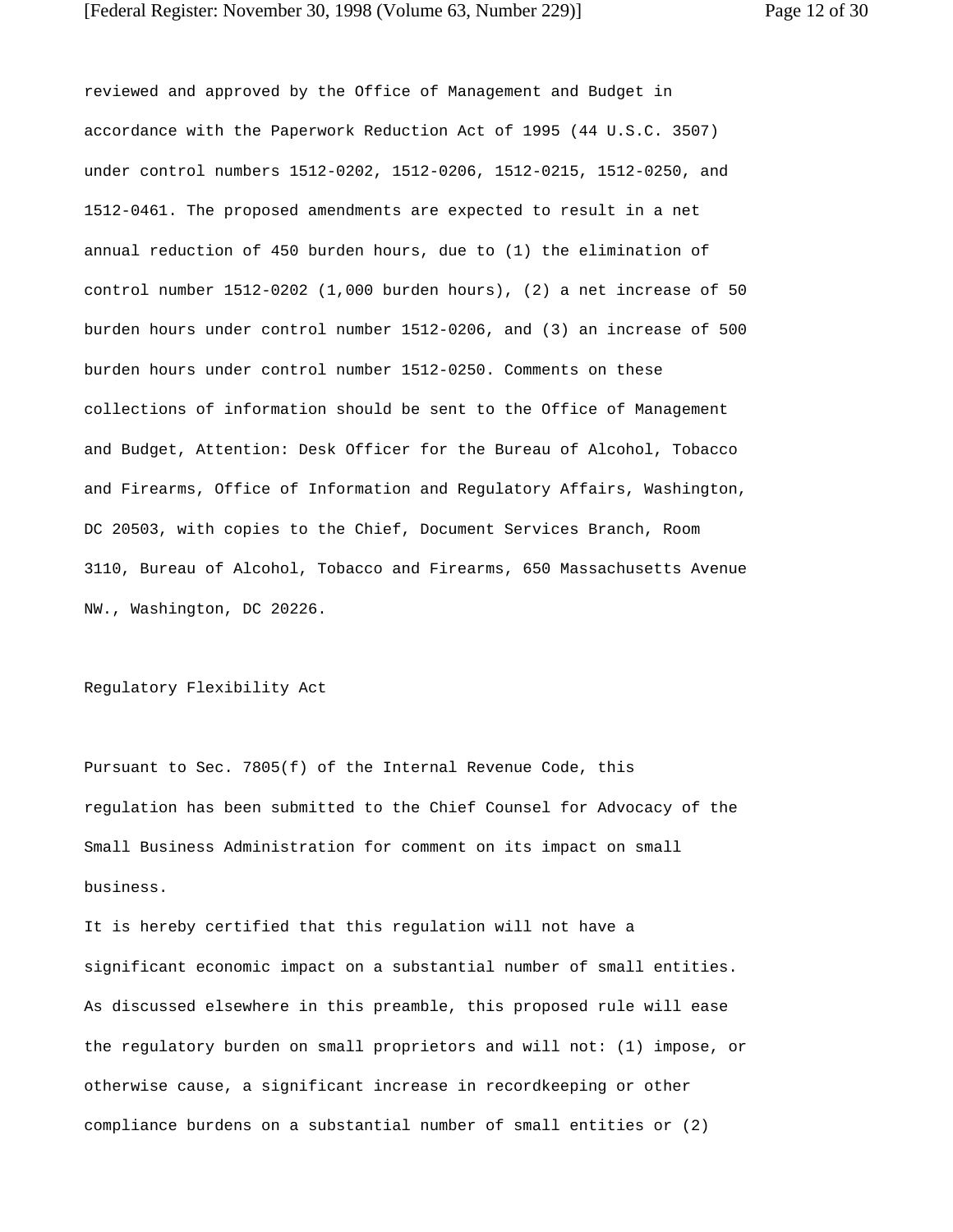have significant secondary or incidental effects on a substantial number of small entities. The factual basis for this certification is that the proposed regulatory amendments will result in a reduced burden on small entities. Accordingly, an initial regulatory flexibility analysis is not required.

Drafting Information

This notice was written by Steven C. Simon, Regulations Division, Bureau of Alcohol, Tobacco and Firearms.

List of Subjects in 27 CFR Part 19

Administrative practice and procedure, Alcohol and alcoholic beverages, Authority delegations (Government agencies), Chemicals, Claims, Customs duties and inspection, Electronic fund transfers, Excise taxes, Exports, Gasohol, Imports, Labeling, Liquors, Packaging and containers, Puerto Rico, Reporting and recordkeeping requirements, Research, Security measures, Spices and flavorings, Stills, Surety bonds, Transportation, Vinegar, Virgin Islands, Warehouses, Wine. Issuance. Accordingly it is proposed to amend Title 27, Code of Federal Regulations, as follows:

PART 19--DISTILLED SPIRITS PLANTS

Paragraph 1. The authority citation for 27 CFR Part 19 continues to read as follows: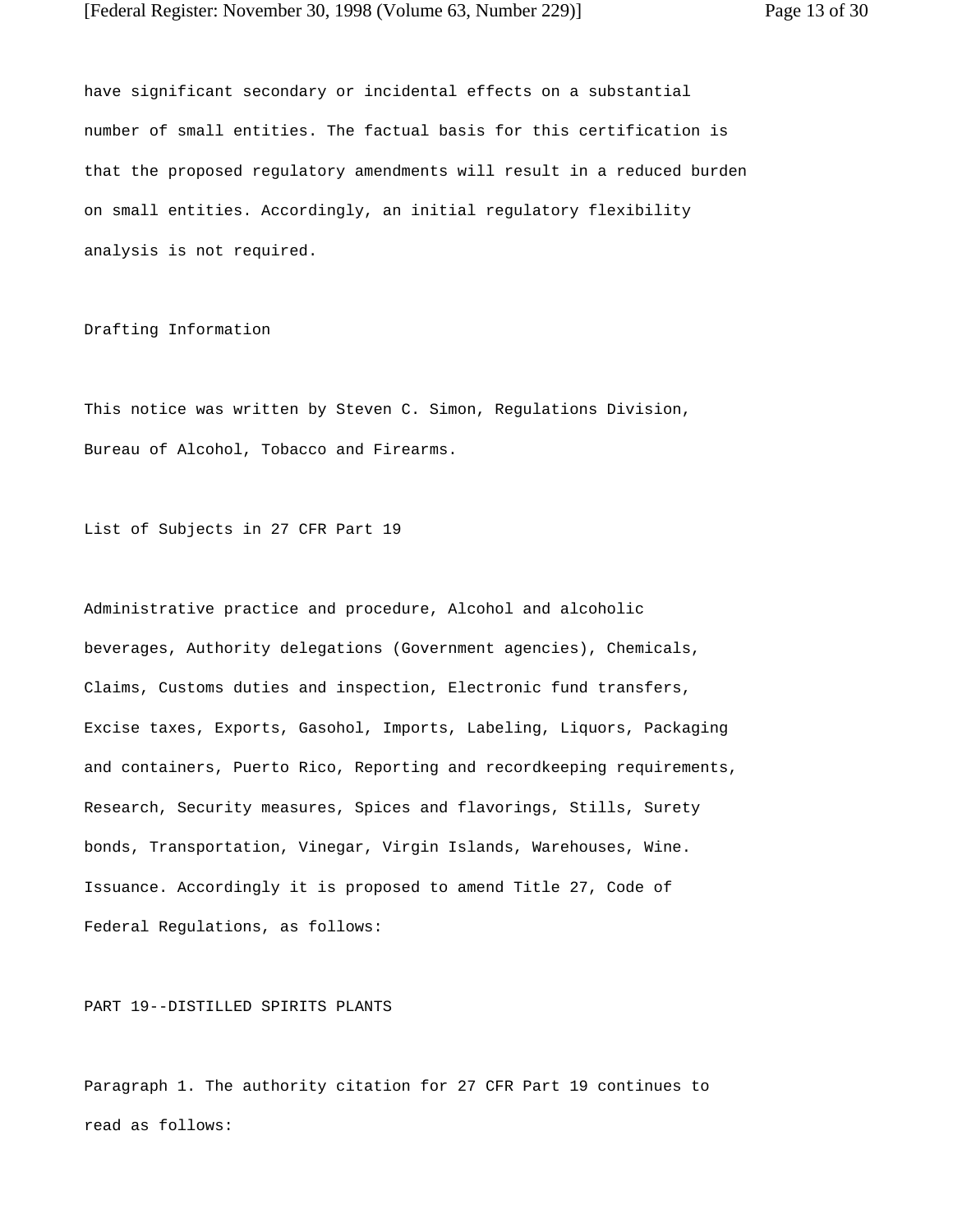Authority: 19 U.S.C. 81c, 1311; 26 U.S.C. 5001, 5002, 5004-5006, 5008, 5010, 5041, 5061, 5062, 5066, 5081, 5101, 5111-5113, 5142, 5143, 5146, 5171-5173, 5175, 5176, 5178-5181, 5201-5204, 5206, 5207, 5211-5215, 5221-5223, 5231, 5232, 5235, 5236, 5241-5243, 5271, 5273, 5301, 5311-5313, 5362, 5370, 5373, 5501-5505, 5551-5555, 5559, 5561, 5562, 5601, 5612, 5682, 6001, 6065, 6109, 6302, 6311, 6676, 6806, 7011, 7510, 7805; 31 U.S.C. 9301, 9303, 9304, 9306.

Par. 2-3. Section 19.49(a) is revised to read as follows:

Sec. 19.49 Liability for special tax.

(a) Proprietor of distilled spirits plant. Except as provided in Sec. 19.906, every proprietor of a distilled spirits plant shall pay a special (occupational) tax at a rate specified by Sec. 19.50. The tax shall be paid on or before the date of commencing business as a distilled spirits plant proprietor, and thereafter every year on or before July 1. On commencing business, the tax shall be computed from the first day of the month in which liability is incurred, through the following June 30. Thereafter, the tax shall be computed for the entire year (July 1 through June 30).

\* \* \* \* \*

Par. 4. Section 19.153 is amended by revising paragraph (b) to read as follows:

Sec. 19.153 Statement of physical security.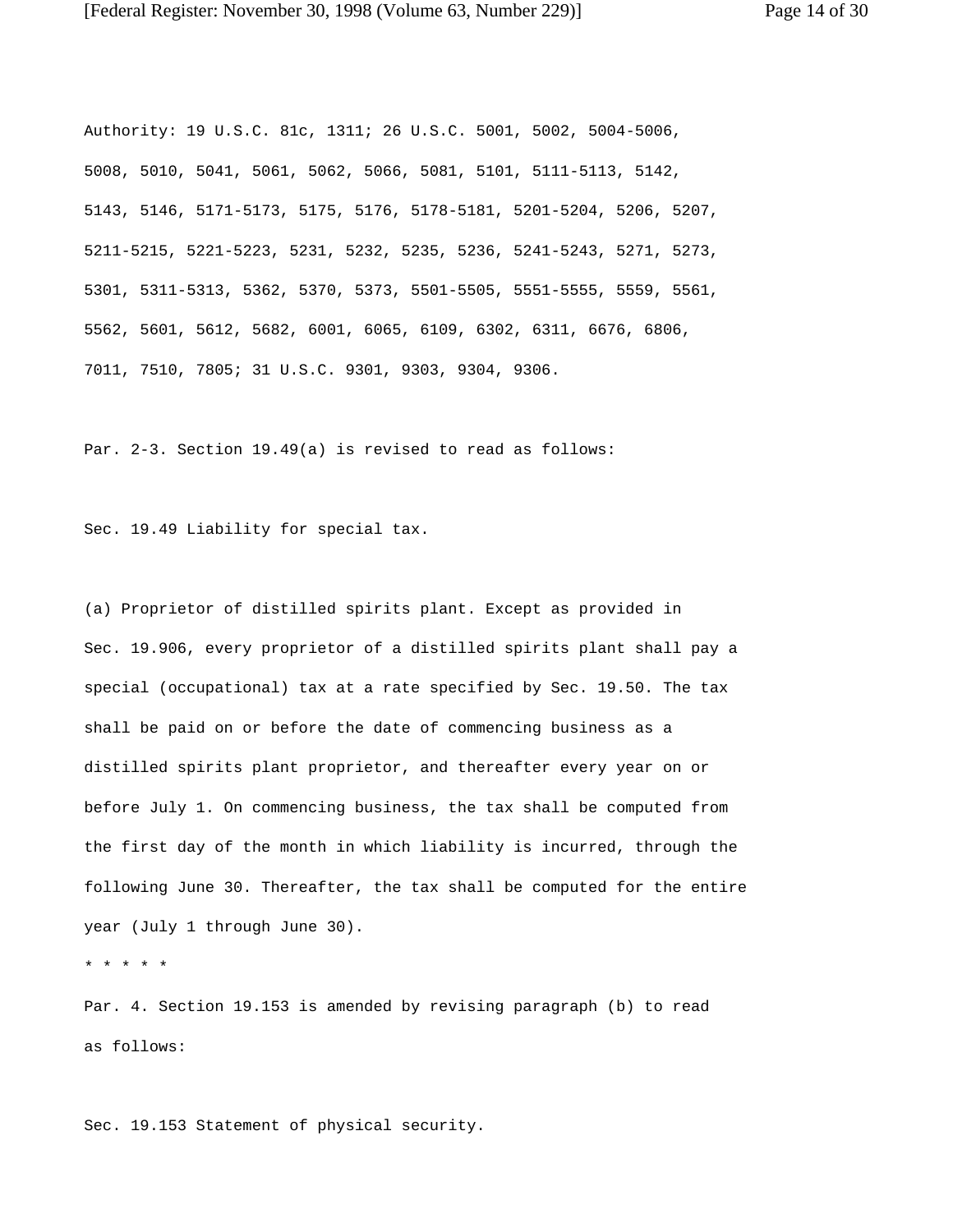\* \* \* \* \*

(b) Changes. For changes in any of the information provided under paragraphs (a)(1) through (a)(4) of this section, the proprietor shall submit a letterhead application to the appropriate ATF official and receive approval thereof before instituting the change. For changes in security personnel listed in paragraph (a)(5) of this section, the proprietor shall submit a letterhead notice within 30 days after the change. Annually on May 1 (or other date approved by the appropriate ATF official), if there have been any changes, the proprietor shall submit an application for amended registration reflecting the changes made during the preceding year.

\* \* \* \* \*

Par. 5. In Sec. 19.201, the second, fourth, and last (fifth) sentences of paragraph (a) are revised, and new paragraph (f) is added, to read as follows:

Sec. 19.201 Procedure for alternating proprietors.

(a) General. \* \* \* Where operations by alternating proprietors are limited to parts of the plant, the notice of registration shall describe the areas, rooms or buildings, or combinations thereof, which will be alternated, indicate the method to be used to separate the premises being alternated from those not being alternated, and be accompanied by special diagrams designating the parts of the plant which are to be alternated.  $* * *$  Once such qualifying documents have been approved, the plant or parts thereof may be alternated pursuant to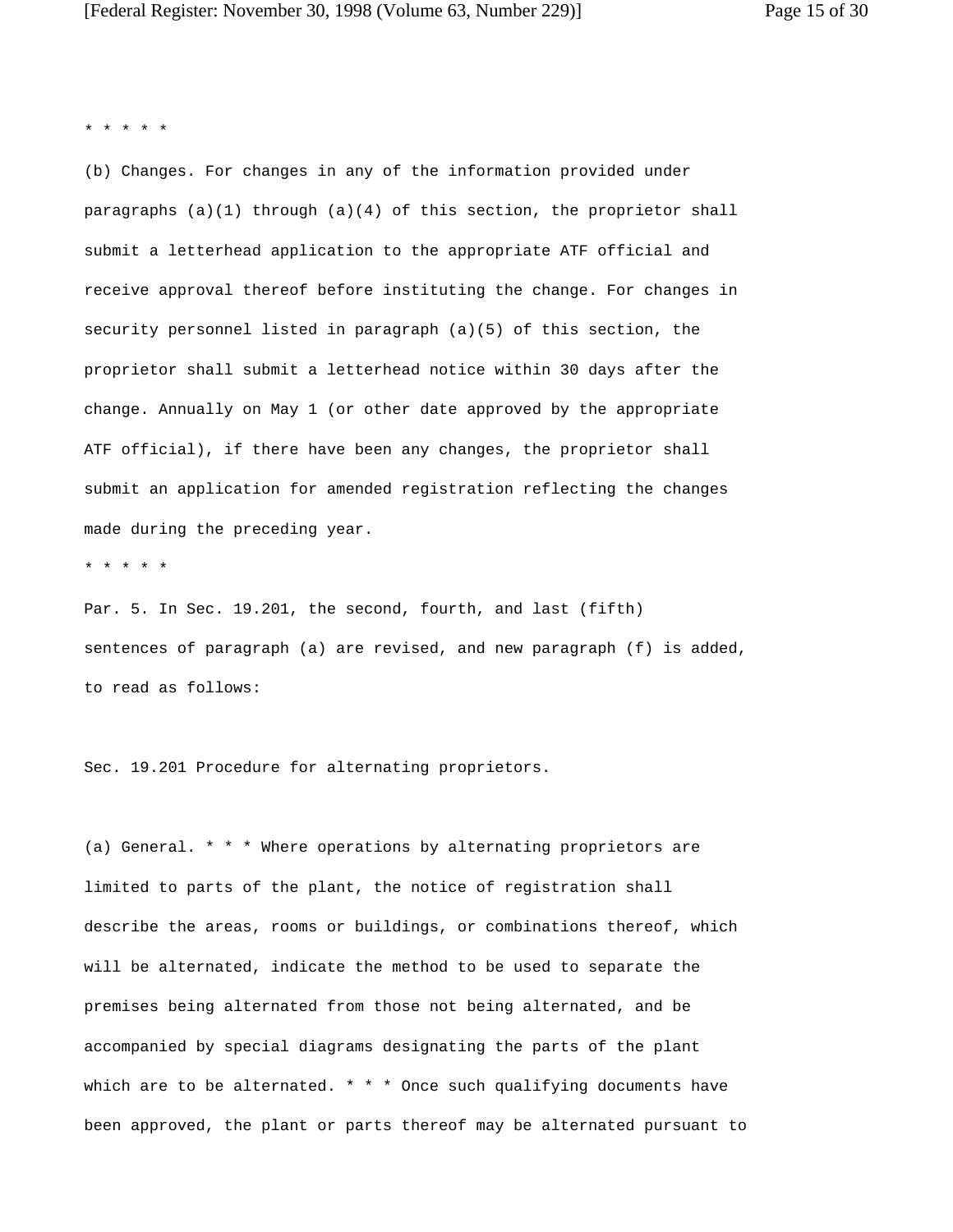letterhead notices filed in accordance with paragraph (f) of this section by each proprietor involved in the alternation. A single notice may be filed if it is signed by an authorized representative of each proprietor.

\* \* \* \* \*

(f) Filing of notices. The letterhead notices required by paragraph (a) of this section shall be submitted to the area supervisor for transmission to the appropriate ATF official. Separate notices shall be submitted for each alternation of premises. The notices must be received by the area supervisor prior to the effective date of the alternation and shall contain the following information:

(1) The name and plant number of the proprietor(s) filing the notice.

(2) Identification (by name and plant number) of the outgoing proprietor and the incoming proprietor.

(3) The date and hour of the alternation.

(4) Identification of any applicable special diagrams, in the registration documents of each proprietor named under paragraph (a)(1) of this section, depicting the portions of the premises to be alternated.

(5) The purpose of the alternation.

[[Page 65723]]

(6) Whether distilling materials, unfinished or finished spirits, denatured spirits, or wine will be transferred to the incoming proprietor.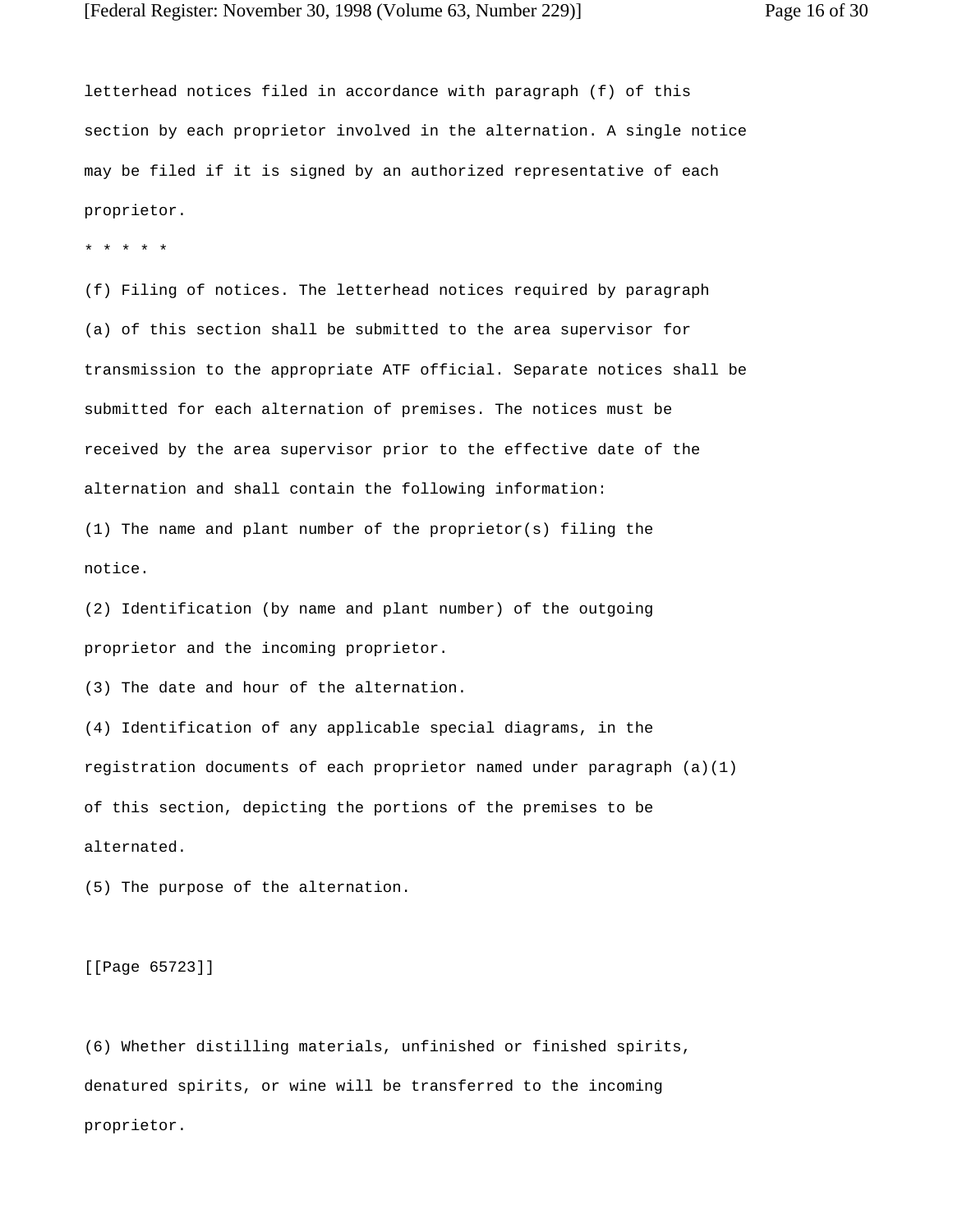(7) Whether denatured spirits or articles in the processing account will be retained in locked tanks during the period of alternating proprietorship.

\* \* \* \* \*

Par. 6. In Sec. 19.202, the fifth sentence of paragraph (a) and the entirety of paragraph (c) are revised, and new paragraph (d) is added, to read as follows:

Sec. 19.202 Alternate use of premises and equipment for customs purposes.

(a) General. \* \* \* Once such qualifying documents have been approved by the appropriate ATF official, the designated premises and equipment may be alternately curtailed or extended pursuant to a letterhead notice filed in accordance with paragraph (d) of this section. \* \* \*

```
* * * * *
```
(c) Exception. Notwithstanding the provisions of paragraphs (a) and (b) of this section, the bonded premises may be used temporarily without filing Form 5110.41 or the notice described in paragraph (d) of this section, for the sole purpose of gauging bulk distilled spirits to effect their transfer from customs custody to ATF bond.

(d) Filing of notice. The notice required by paragraph (a) of this section shall be submitted to the area supervisor for transmission to the appropriate ATF official. A separate notice shall be submitted for each alternation of premises. The notice must be received by the area supervisor prior to the effective date of the alternation and shall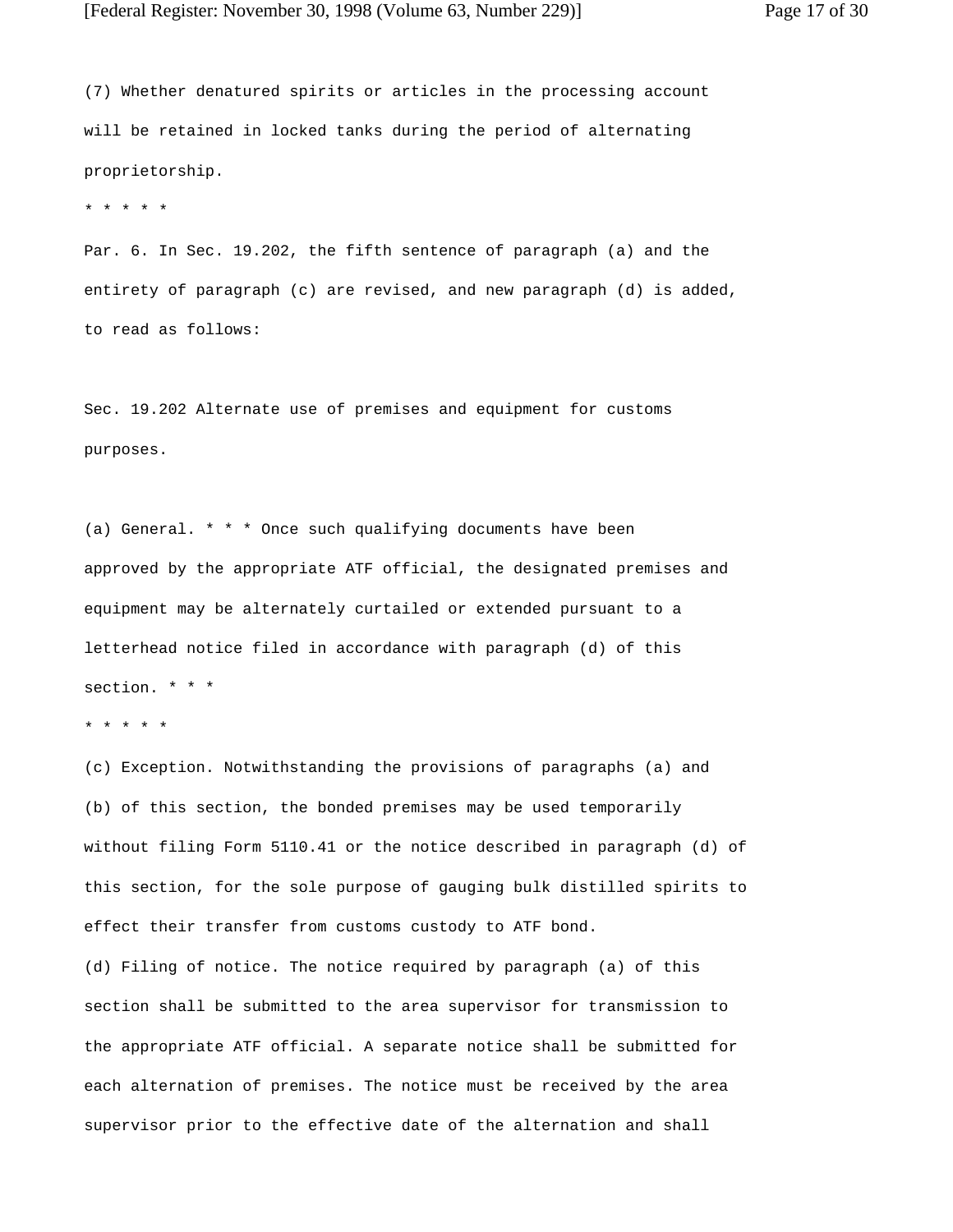(1) The name and plant number of the proprietor filing the notice.

(2) The date and hour of the alternation.

(3) Whether the premises are being curtailed or extended.

(4) Identification of the special diagrams in the registration documents depicting the premises as they exist before and after the alternation;

(5) The purpose of the alternation, including the class of customs warehouse (if any) temporarily occupying the curtailed premises.

(Sec. 201, Pub. L. 85-859, 72 Stat. 1349, as amended, 1353, as amended (26 U.S.C. 5172, 5178))

Par. 7. Section 19.203 is amended by revising the heading and paragraphs (a), (c), (d), and the authority citation, and by adding new paragraph (e), to read as follows:

Sec. 19.203 Alternation of distilled spirits plant and bonded wine cellar or taxpaid wine bottling house premises.

(a) General. A proprietor of a distilled spirits plant operating a contiguous bonded wine cellar or taxpaid wine bottling house, who desires to alternate the use of such premises with distilled spirits plant premises by temporary extension and curtailment, shall file qualifying documents, keep records, and conduct operations as prescribed in this section.

\* \* \* \* \*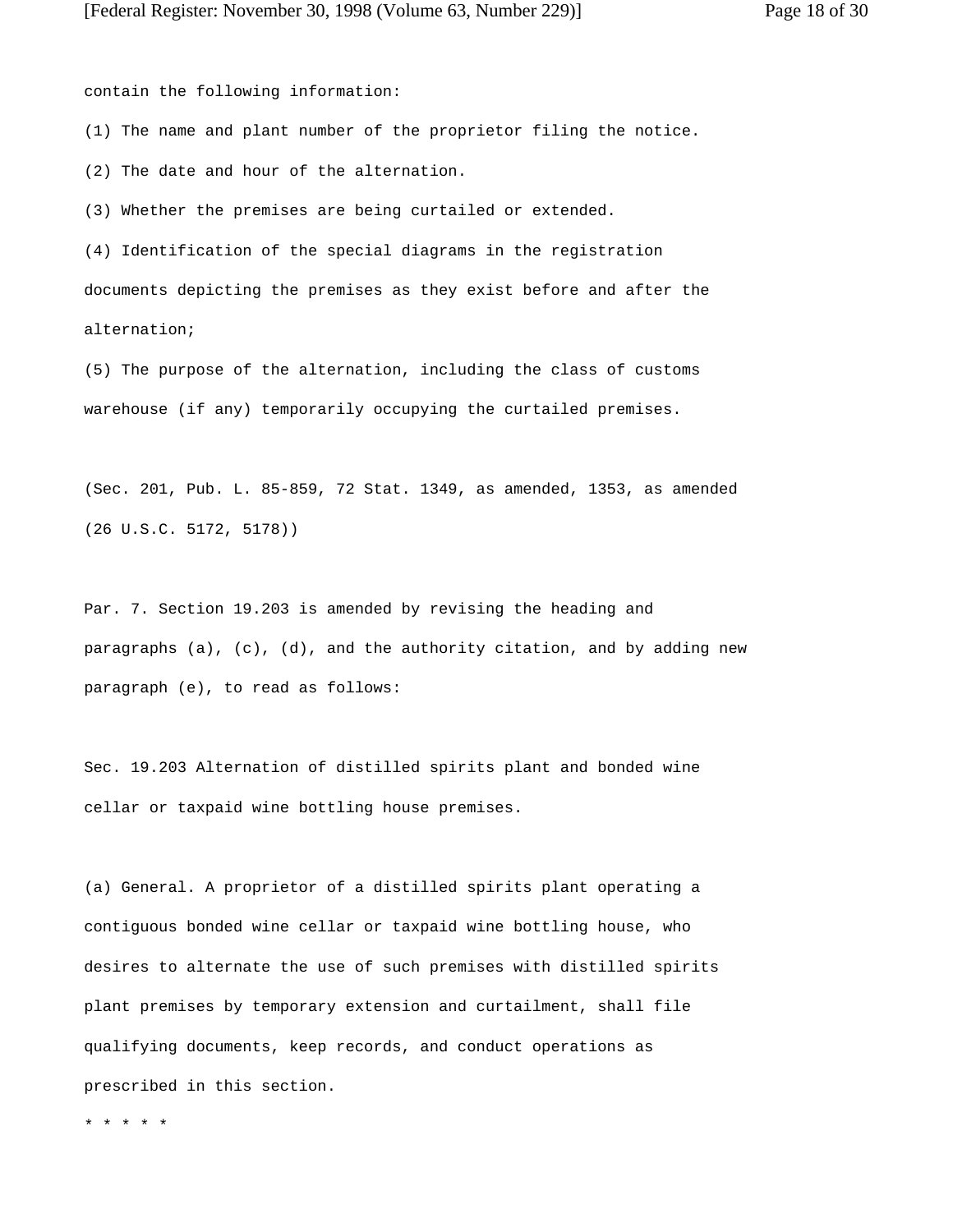(c) Records. After approval of qualifying documents for the alternation of premises, the proprietor may alternate the premises according to the plan described in those documents. Each time the premises are alternated, the proprietor shall prepare the record of alternating premises prescribed by Sec. 19.781.

(d) Separation of premises. Separation of distilled spirits plant premises from bonded wine cellar or taxpaid wine bottling house premises shall be in a manner which satisfies the appropriate ATF official that the revenue will not be jeopardized. The method of separation shall be in accordance with the approved plan of alternation described in the qualifying documents.

(e) Segregation of products. Prior to alternation, all spirits, denatured spirits, articles, and wine shall be removed from premises to be alternated to wine premises, except that spirits may remain if they are being withdrawn for use in wine production under Sec. 19.532 or for use in the production of nonbeverage wine or wine products under Sec. 19.534, and wine may remain if it is being transferred in bond under Sec.  $19.505(b)(1)(ii)$ ; and all wine and spirits shall be removed from premises to be alternated to distilled spirits plant premises, except that wine may remain if it is being transferred in bond under Sec.  $19.505(b)(1)(i)$ , and spirits may remain if they are being returned from bonded wine cellar to distilled spirits plant bonded premises under Sec. 19.686(b).

(Sec. 201, Pub. L. 85-859, 72 Stat. 1349, as amended, 1353, as amended (26 U.S.C. 5172, 5178))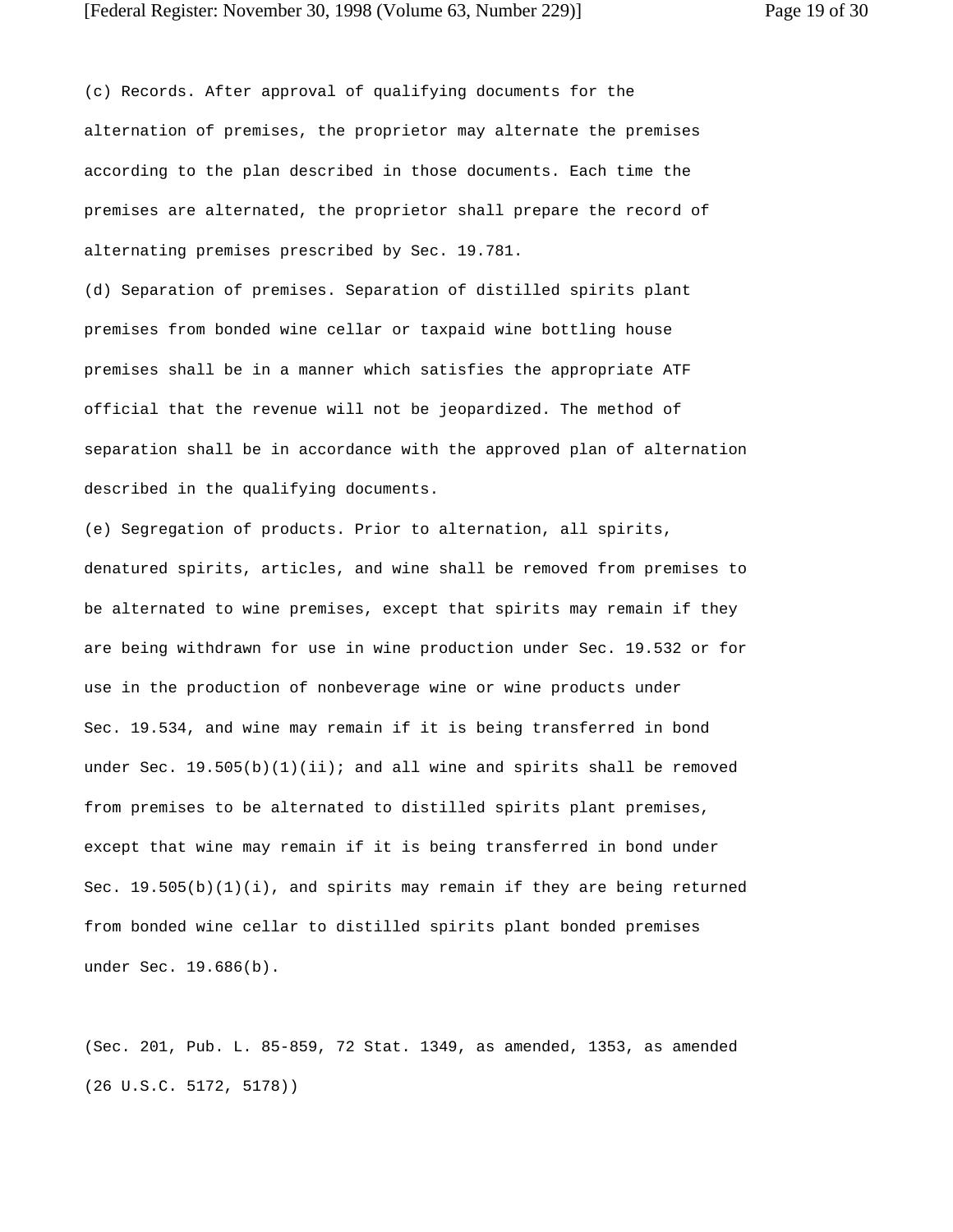Par. 10. Section 19.204 is revised to read as follows:

Sec. 19.204 Alternation of distilled spirits plant and brewery premises.

(a) General. A proprietor of a distilled spirits plant operating a contiguous brewery, who desires to alternate the use of brewery premises with distilled spirits plant premises by temporary extension and curtailment, shall file qualifying documents, keep records, and conduct operations as prescribed in this section.

(b) Qualifying documents. The proprietor shall file with the appropriate ATF official:

(1) Form 5110.41 and Form 5130.10 to cover the proposed alternation of premises;

(2) A special diagram, in duplicate, delineating the premises as they will exist, both during extension and curtailment, and clearly depicting all buildings, floors, rooms, areas, equipment and spirits lines (identified individually by letter or number) which are to be subject to alternation, in their relative operating sequence; and (3) Evidence of existing bond, consent of surety, or a new bond to cover the proposed alternation of premises.

(c) Records. After approval of qualifying documents for the alternation of premises, the proprietor may alternate the premises according to the plan described in those documents. Each time the premises are alternated, the proprietor shall prepare the record of alternating premises prescribed by Sec. 19.781.

(d) Separation of premises. Separation of distilled spirits plant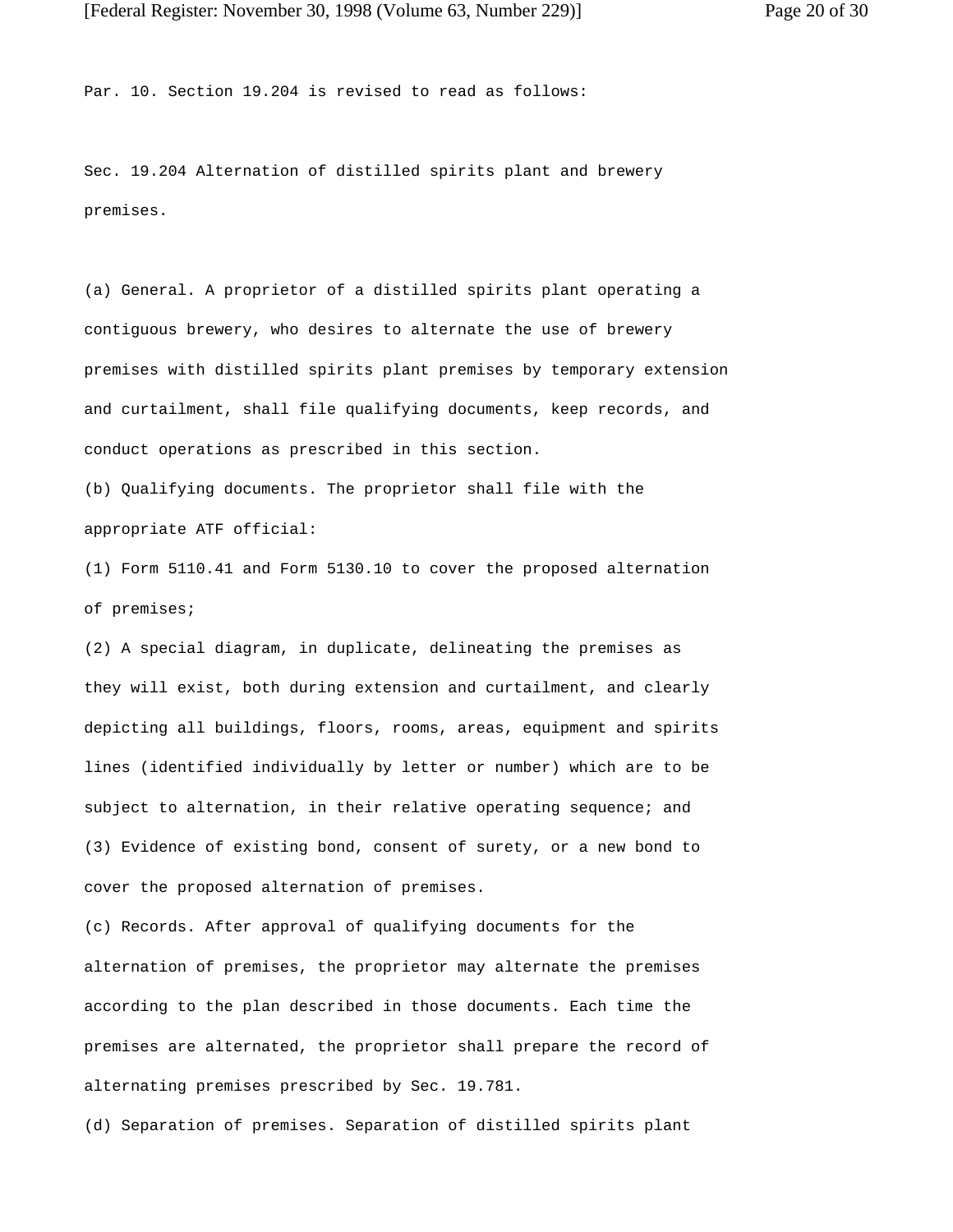premises from brewery premises shall be in a manner which satisfies the appropriate ATF official that the revenue will not be jeopardized. The method of separation shall be in accordance with the approved plan of alternation described in the qualifying documents.

(e) Segregation of products. Prior to alternation, all spirits, denatured spirits, articles, and wine shall be removed from premises to be alternated to brewery premises; and all beer shall be removed from premises to be alternated to distilled spirits plant premises, except that beer may remain if it is being received for production of distilled spirits as provided in Sec. 19.312.

(Sec. 201, Pub. L. 85-859, 72 Stat. 1349, as amended, 1353, as amended (26 U.S.C. 5172, 5178))

Par. 9. Section 19.205 is amended by revising paragraphs (c) and (d), and by adding new paragraph (e), to read as follows:

Sec. 19.205 Alternate curtailment and extension of bonded premises for use as general premises.

## \* \* \* \* \*

(c) Records. After approval of qualifying documents for the alternation of bonded and general premises, the proprietor may alternate the premises according to the plan described in those documents. Each time the premises are alternated, the proprietor shall prepare the record of alternating premises prescribed by Sec. 19.781.

[[Page 65724]]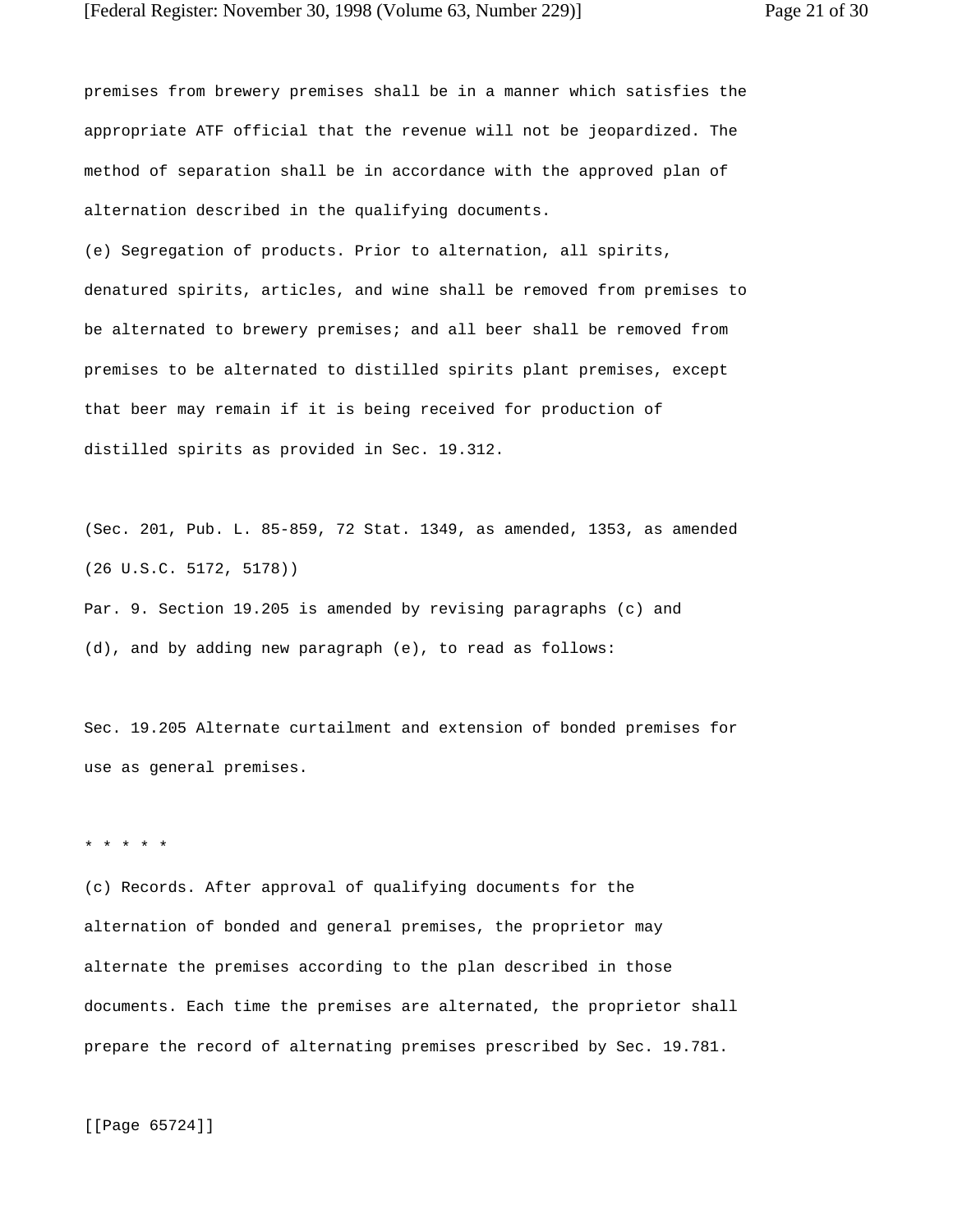(d) Separation of premises. Separation of bonded premises from general premises shall be in a manner which satisfies the appropriate ATF official that the revenue will not be jeopardized. The method of separation shall be in accordance with the approved plan of alternation described in the qualifying documents.

(e) Removal of products. Prior to alternation, all spirits, denatured spirits, articles, and wine shall be removed from premises to be alternated, except that--

(1) Bonded spirits may remain on portions of bonded premises to be alternated to general premises if the spirits are taxpaid concurrently with the alternation; and

(2) Taxpaid spirits may remain on portions of general premises to be alternated to bonded premises if the spirits are to be immediately dumped and returned to bond under the provisions of subpart U of this part.

\* \* \* \* \*

Par. 10. Section 19.206 is amended by revising paragraphs (c) and (d), and by adding new paragraph (e), to read as follows:

Sec. 19.206 Curtailment and extension of plant premises for the manufacture of eligible flavors.

\* \* \* \* \*

(c) Records. After approval of qualifying documents for the alternate curtailment and extension of distilled spirits plant plant premises, the proprietor may alternately curtail and extend the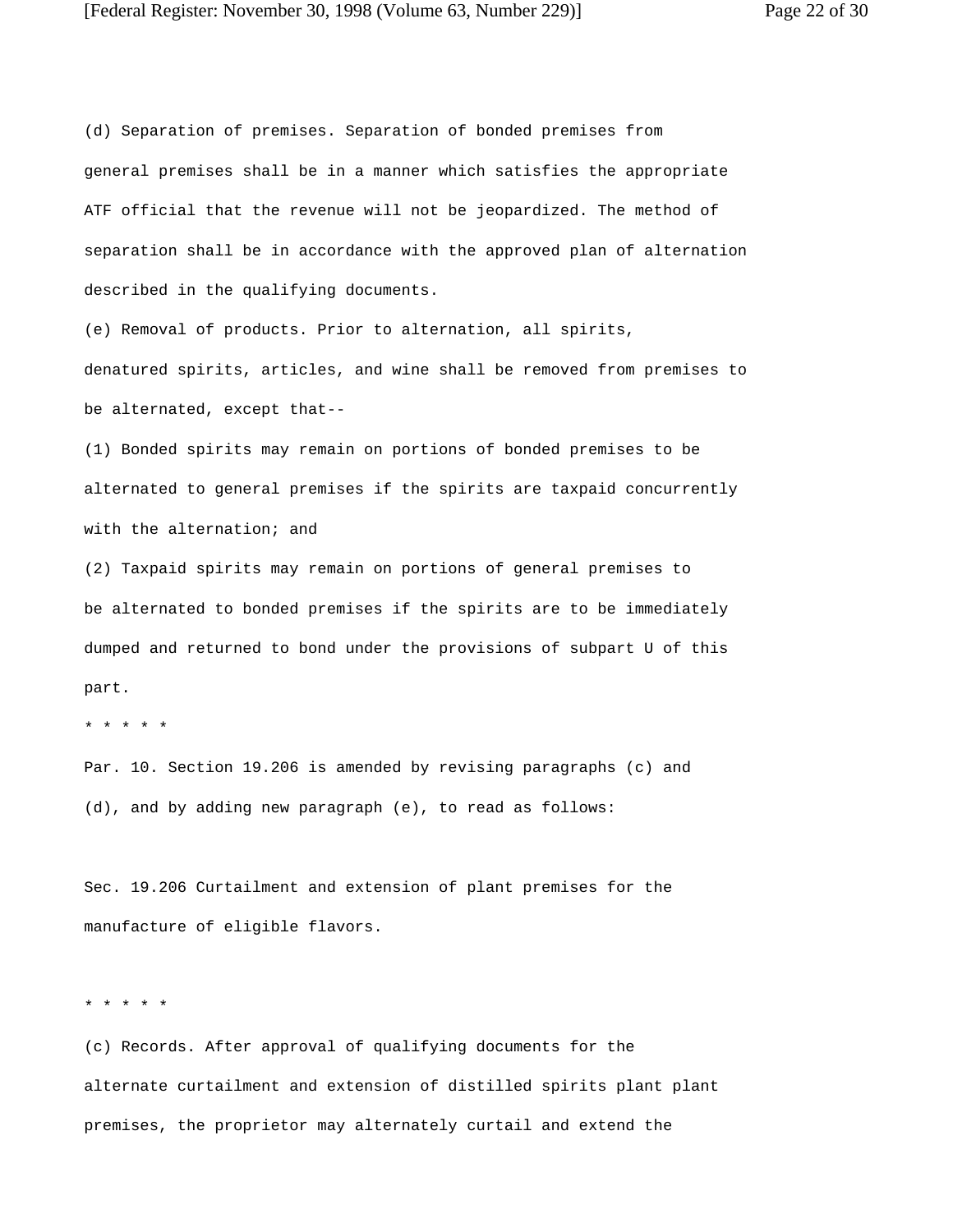premises according to the plan described in those documents. Each time the premises are alternated, the proprietor shall prepare the record of alternating premises prescribed by Sec. 19.781.

(d) Separation of premises. The portion of the premises which is to be curtailed or extended as provided in this section shall be separated from the remaining portion of the distilled spirits plant in a manner which satisfies the appropriate ATF official that the revenue will not be jeopardized. The method of separation shall be in accordance with the approved plan of alternation described in the qualifying documents. (e) Removal of products. Prior to alternation, all spirits, denatured spirits, articles, and wine shall be removed from premises to be alternated, except that--

(1) Bonded spirits may remain on portions of bonded premises to be curtailed if the spirits are taxpaid concurrently with the curtailment; and

(2) Taxpaid spirits which have not been used in the manufacture of a nonbeverage product may remain on portions of premises to be included by extension of bonded premises if the spirits are to be immediately dumped and returned to bond under the provisions of subpart U of this part.

```
* * * * *
```
Par. 11. Section 19.311 is revised to read as follows:

Sec. 19.311 Notice by proprietor.

(a) Commencement of operations. The proprietor shall, before commencing production operations or resuming production operations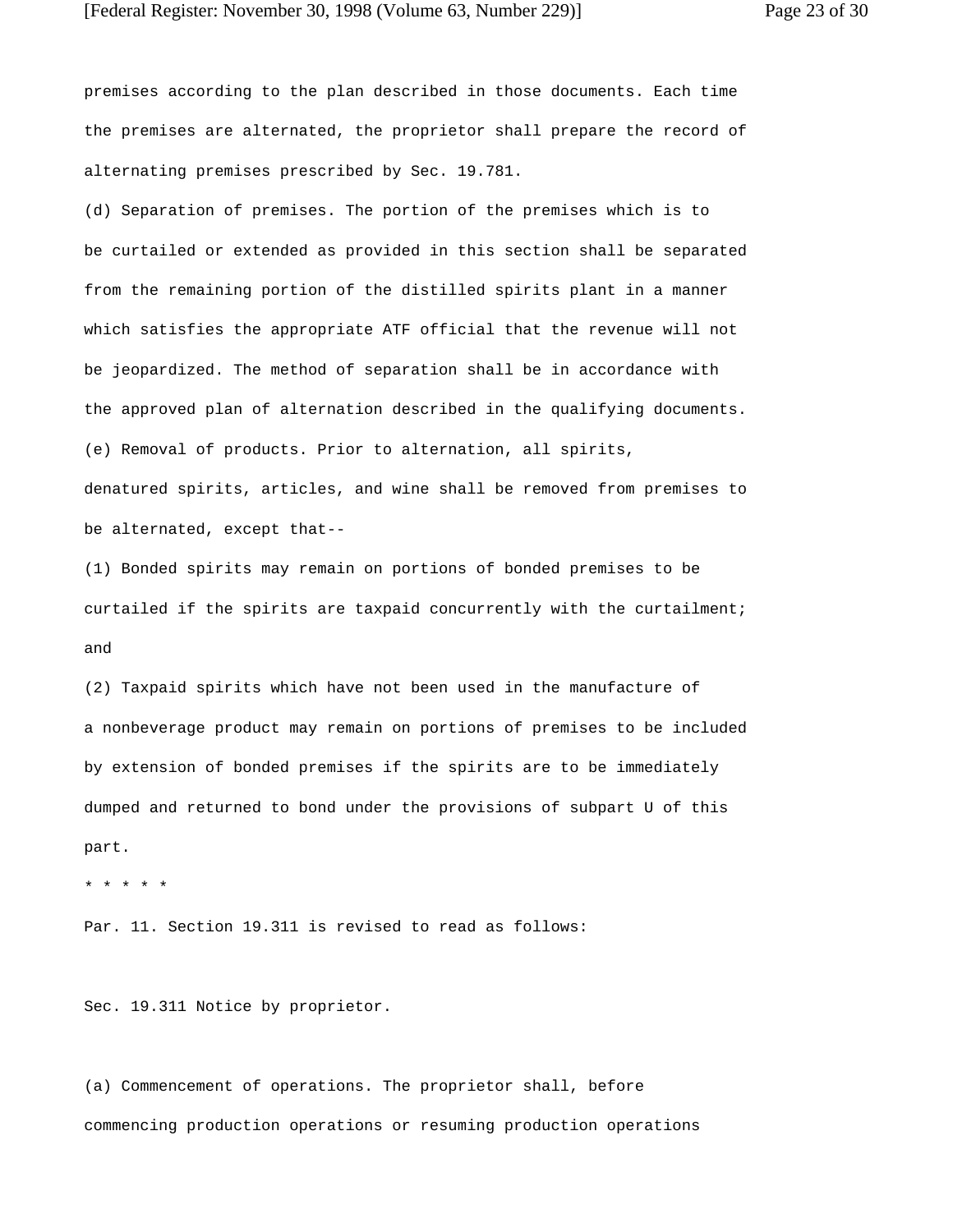after having given notice of suspension, file a letterhead notice with the area supervisor, specifying the date on which the proprietor desires to commence or resume operations for the production of spirits. The proprietor shall not commence or resume operations prior to the time specified in the notice.

(b) Suspension of operations. Any proprietor desiring to suspend production operations for a period of 90 days or more shall file a letterhead notice with the area supervisor, specifying the date on which the operations will be suspended. In case of an accident which makes it apparent that operations cannot be conducted for 90 days or more, the proprietor shall immediately notify the area supervisor. (If such notification is verbal, it shall be followed up with a written notice.)

(Sec. 201, Pub. L. 85-859, 72 Stat. 1364, as amended (26 U.S.C. 5221)) Par. 12. Section 19.454 is revised by designating the existing text as ``(a),'' and by adding a heading to paragraph (a) and a new paragraph (b), to read as follows:

Sec. 19.454 Gauge for denaturation.

 $(a)$  General. \* \* \*

(b) Denaturation and article manufacture in a single process. When spirits are denatured and articles are immediately produced therefrom in a unified process, the spirits and denatured spirits may be gauged by the following method:

(1) The spirits to be denatured are gauged by weight.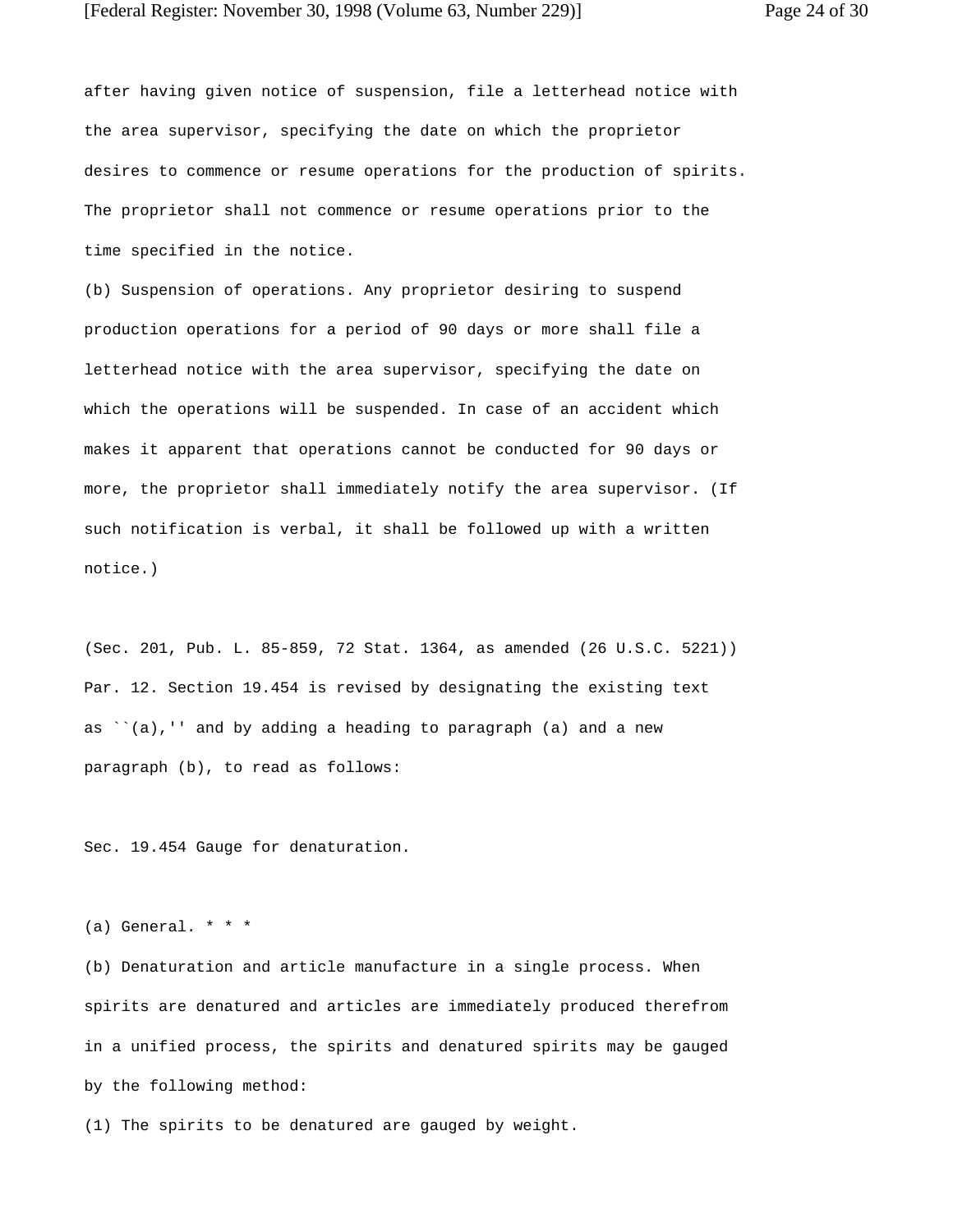(2) The denaturants to be used are gauged by weight.

(3) The following computation is performed:

(i) The weight (in pounds) of denaturants used for denaturation (not to include any additional quantity of the same chemicals being used for article manufacture) is added to the weight (in pounds) of the spirits.

(ii) The sum thus obtained is divided by a number consistent with the data in Sec. 21.161 of this chapter under the heading ``Wt./gal. in air (lbs.),'' extrapolated as necessary to the exact proof of the spirits.

(iii) The result is the number of wine gallons of denatured spirits produced; this figure shall be entered in the record required by Sec. 19.752(b).

\* \* \* \* \*

Sec. 19.481 [Amended]

Par. 13. Section 19.481 is amended by adding at the end of the existing text the following new sentence:

Sec. 19.481 General.

\* \* \* The procedures in subpart L of part 251 of this chapter pertain to the transfer of spirits from customs custody to the bonded premises of a distilled spirits plant.

\* \* \* \* \*

Par. 14. Paragraph (a) of Sec. 19.605 is revised to read as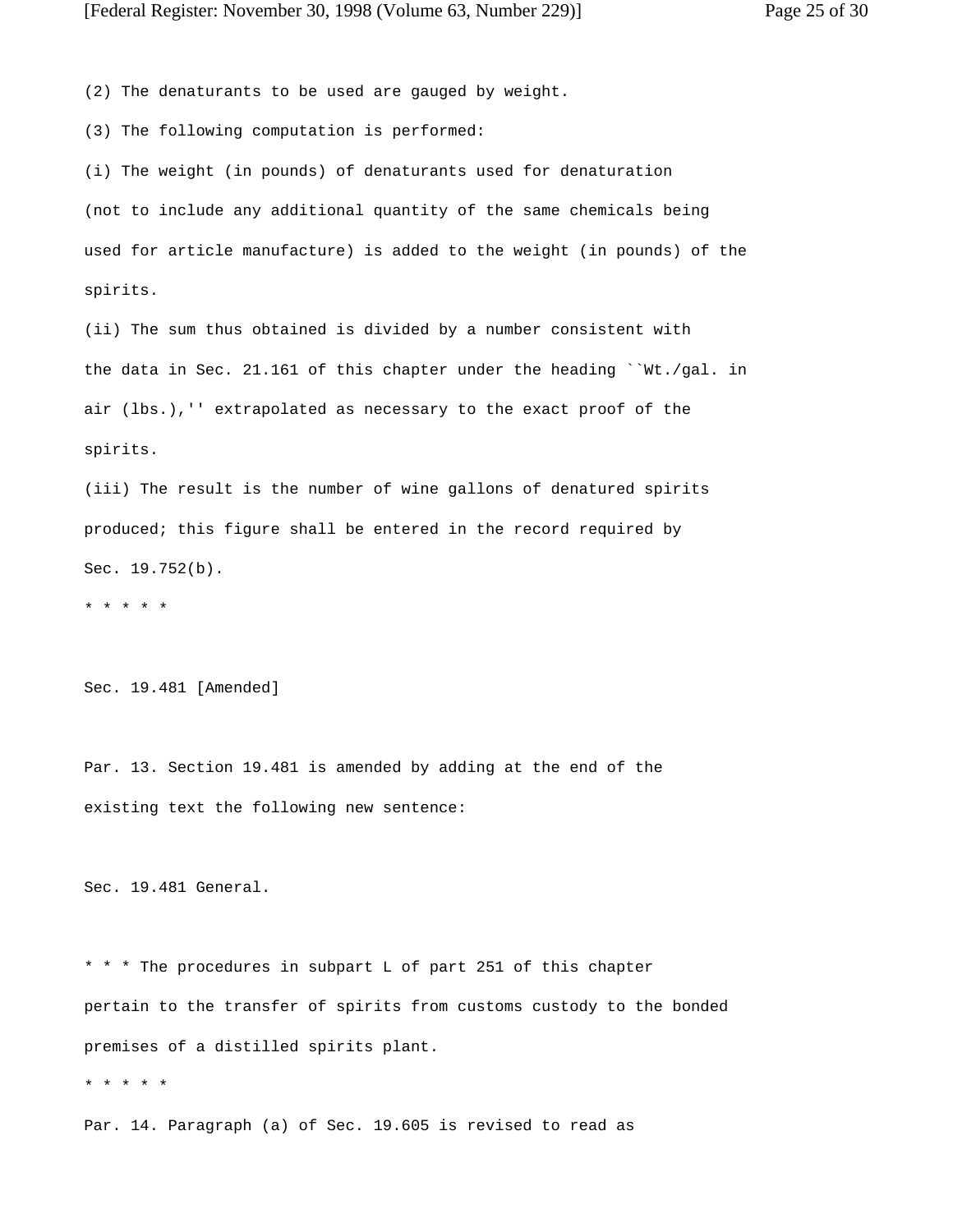follows:

Sec. 19.605 Additional marks on portable containers.

(a) In addition to the other marks required by this part, portable containers (other than bottles enclosed in cases) of spirits or denatured spirits to be withdrawn from the bonded premises shall bear the following marks:

(1) If withdrawn without payment of tax for export, for transfer to a customs manufacturing bonded warehouse or to a foreign trade zone, or for use as supplies on certain vessels or aircraft: the marks required by part 252 of this chapter.

(2) If withdrawn tax free for shipment to a permittee under part 22 of this chapter: the word ``Tax-Free.''

(3) If withdrawn in packages on determination of tax: the tare, proof, and proof gallons.

\* \* \* \* \*

Par. 15. In Sec. 19.770, paragraph  $(a)(6)(i)$  is revised and new paragraph (c) is added, to read as follows:

Sec. 19.770 Transfer record.

```
(a) Consignor. * * *
```
 $(6)$  \* \* \*

(i) Name and plant number of the producer, warehouseman or processor (Not required for denatured spirits or wine. For imported spirits transferred in bond between distilled spirits plants, record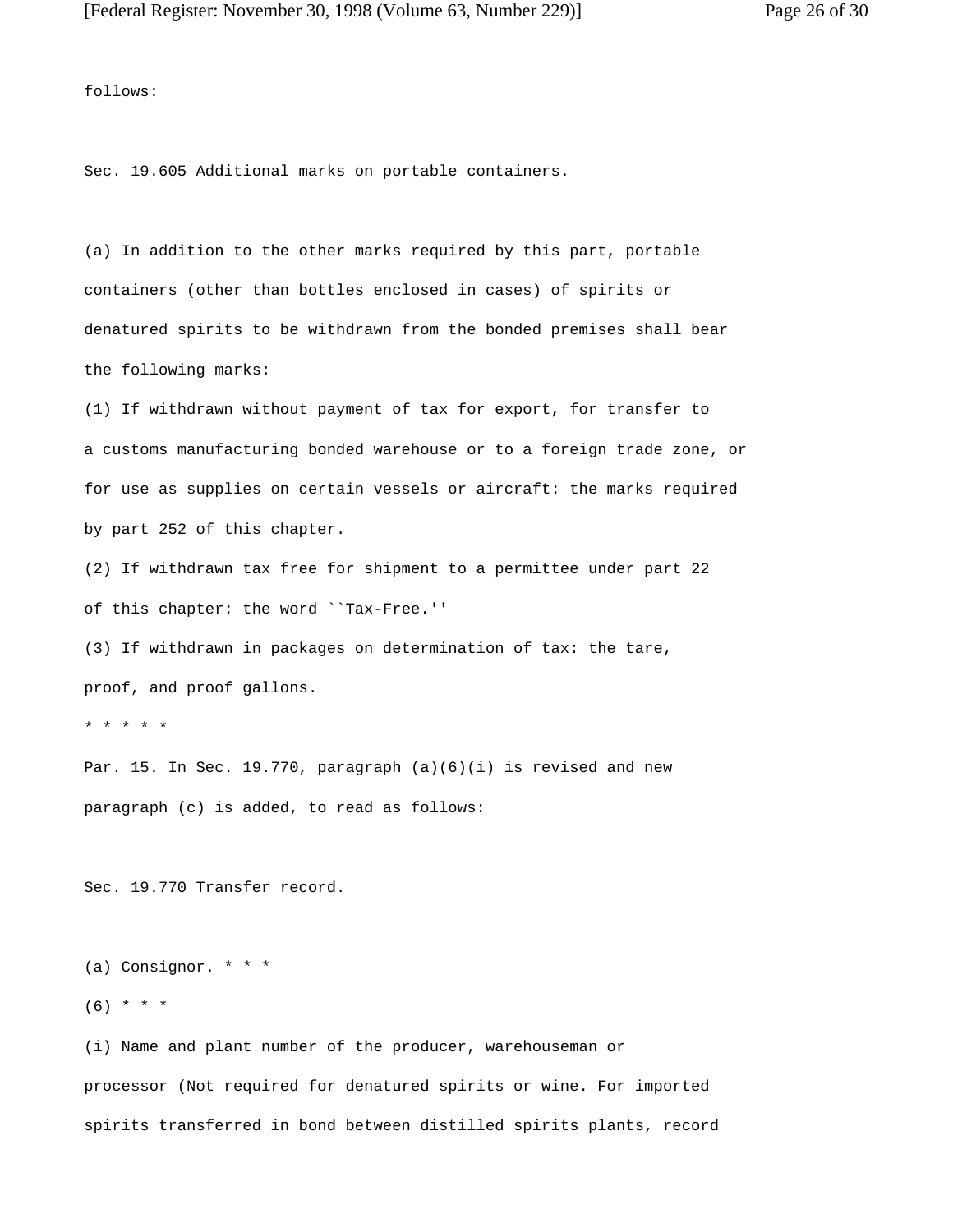the name and plant number of the warehouseman or processor who received the spirits from customs custody. For Virgin Islands or Puerto Rican spirits, show the name of the producer in the Virgin Islands or Puerto Rico. For spirits of different producers or warehousemen which have been mixed in the processing account, record the name of the processor.);

\* \* \* \* \*

[[Page 65725]]

(c) Receipt of spirits from customs custody. When spirits are transferred from customs custody as provided in subpart O of this part, the transfer record shall contain the information prescribed by Sec. 251.138 of this chapter.

\* \* \* \* \*

Par. 16. New Sec. 19.781 is added immediately following Sec. 19.780, to read as follows:

Sec. 19.781 Record of alternating premises.

When distilled spirits plant bonded premises are alternated to or from bonded wine cellar, taxpaid wine bottling house, brewery, manufacturer of nonbeverage products, or general premises, under an approved plan of alternation described in the plant registration, the proprietor shall record the following information:

(a) The date and hour of the alternation;

(b) The kind of premises being curtailed, including plant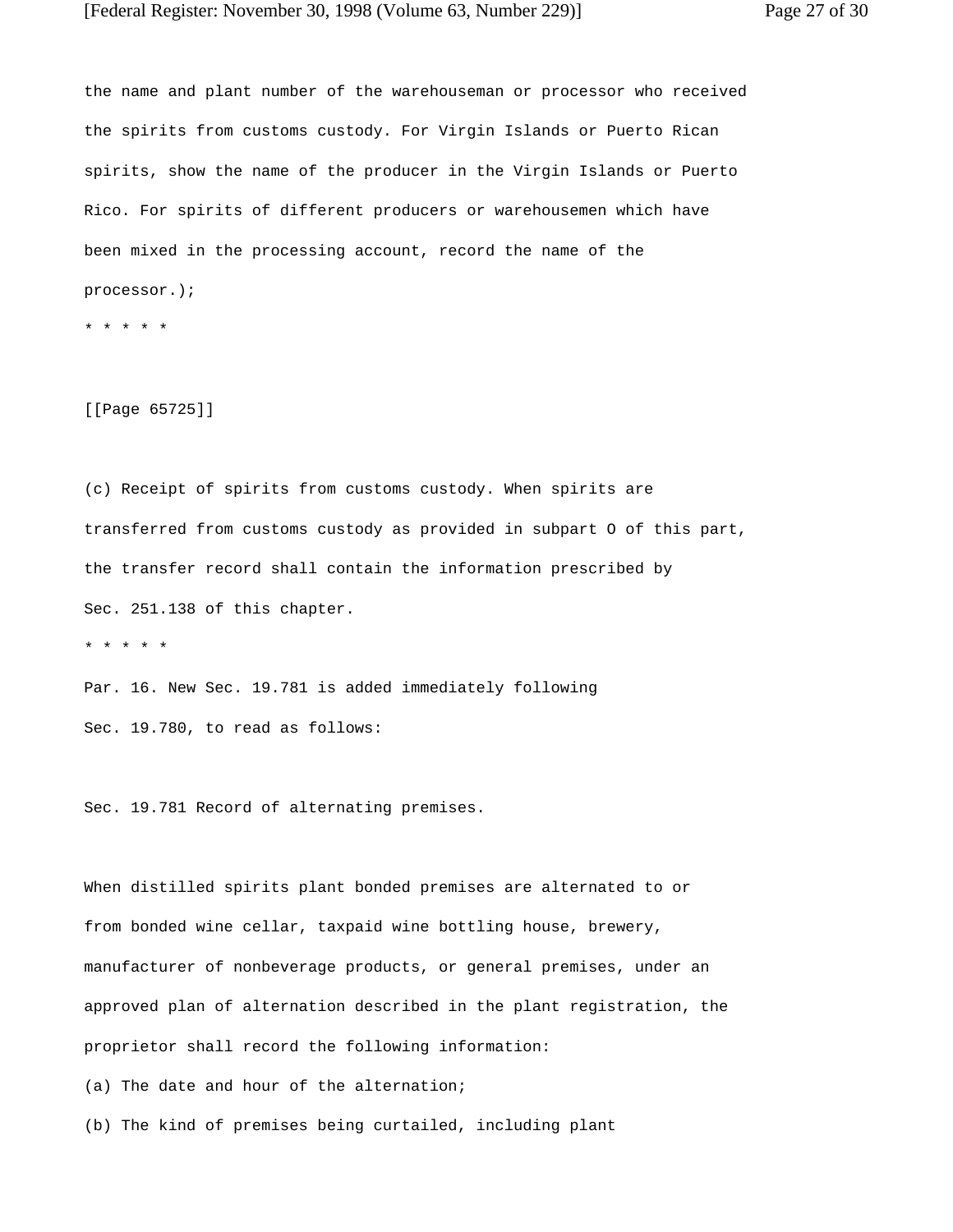identification number, if applicable; (c) The kind of premises being extended, including plant identification number, if applicable; (d) Identification of the special diagrams in the registration documents depicting the premises as they exist before and after the alternation; and (e) The purpose of the alternation.

Par. 17. In Sec. 19.1001, the first sentence of paragraph (a) is revised to read as follows:

Sec. 19.1001 Consignee premises.

(a) General. When spirits are received by transfer in bond or from customs custody, the proprietor shall examine each conveyance to determine whether the locks, seals, or other devices are intact upon arrival at the premises. \* \* \*

\* \* \* \* \*

Par. 18. New Sec. 19.1003 is added immediately following Sec. 19.1002, to read as follows:

Sec. 19.1003 Transfer from customs custody.

(a) General. Spirits imported or brought into the United States in bulk containers may be withdrawn from customs custody and transferred in such bulk containers or by pipeline, without payment of tax, to the bonded premises of a large or medium alcohol fuel plant, but only if the spirits were not produced from petroleum, natural gas, or coal.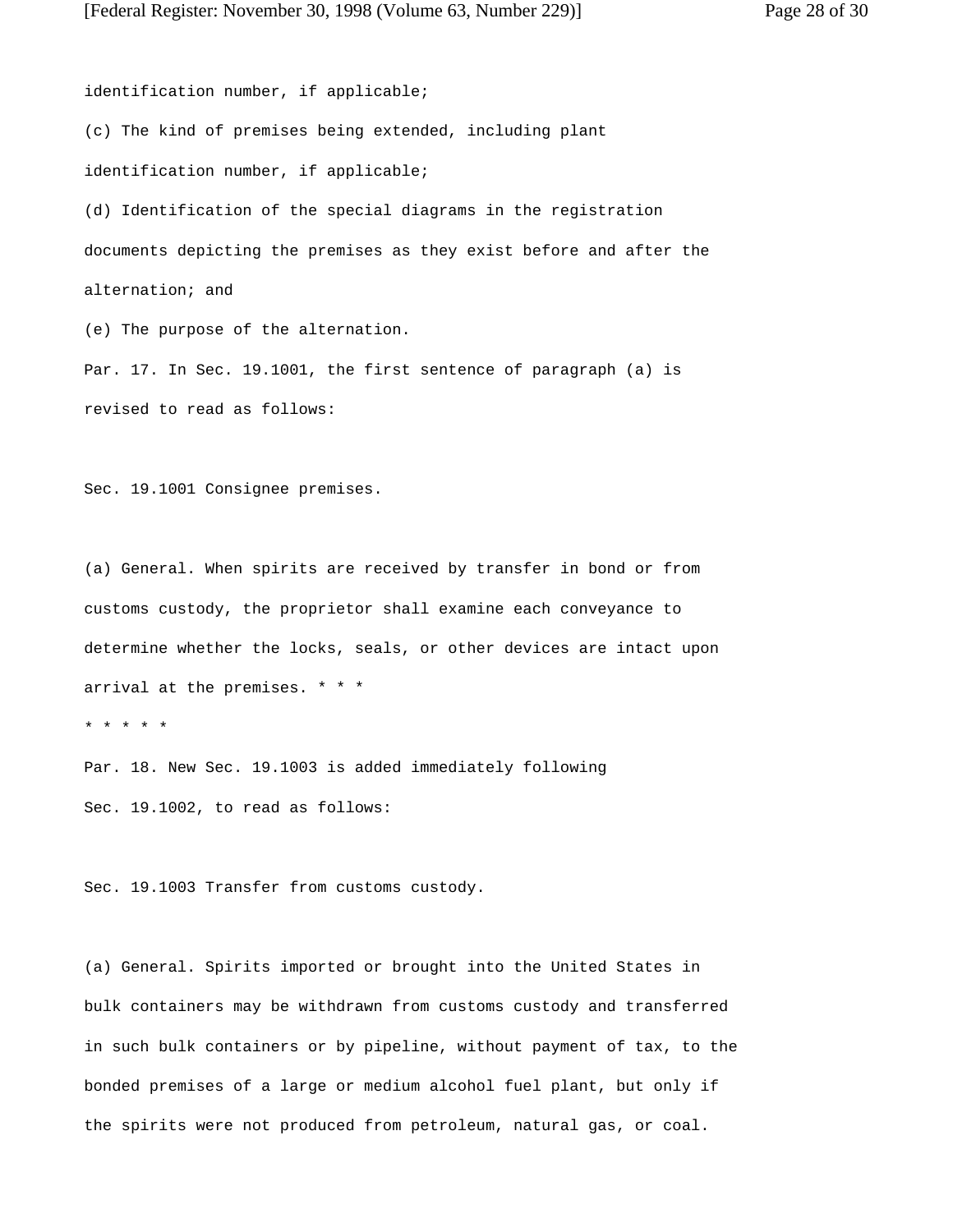Spirits received on alcohol fuel plant premises as provided in this section shall be subjected to further manufacturing or processing after receipt. Such spirits may be redistilled or denatured only if imported at 185 degrees or more of proof, and withdrawn for fuel use only, in the same manner and subject to the same requirements as domestically produced alcohol fuel.

(b) Transfer procedures. The procedures in Sec. 19.1001 and in subpart L of part 251 of this chapter pertain to the transfer of spirits from customs custody to an alcohol fuel plant.

(c) Restriction. A proprietor who intends not to produce spirits, but to engage solely in the business of receiving spirits from customs custody as authorized in this section, must qualify as a regular distilled spirits plant under 26 U.S.C. 5171 and subpart G of this part.

Sec. 19.1010(b) [Amended]

Par. 19. Section 19.1010(b) is revised to: (a) Remove references to control number 1512-0202 from Secs. 19.201-19.205, (b) Revised the reference to control number 1512-0202 in Sec. 19.311 to a reference to control number 1512-0206, (c) Remove all references to obsolete control number 1512-0189, (d) Remove all entries for Secs. 19.661-19.672, (e) Remove entries for Secs. 19.610 and 19.772, and

(f) Add an entry for Sec. 19.781, to read as follows: